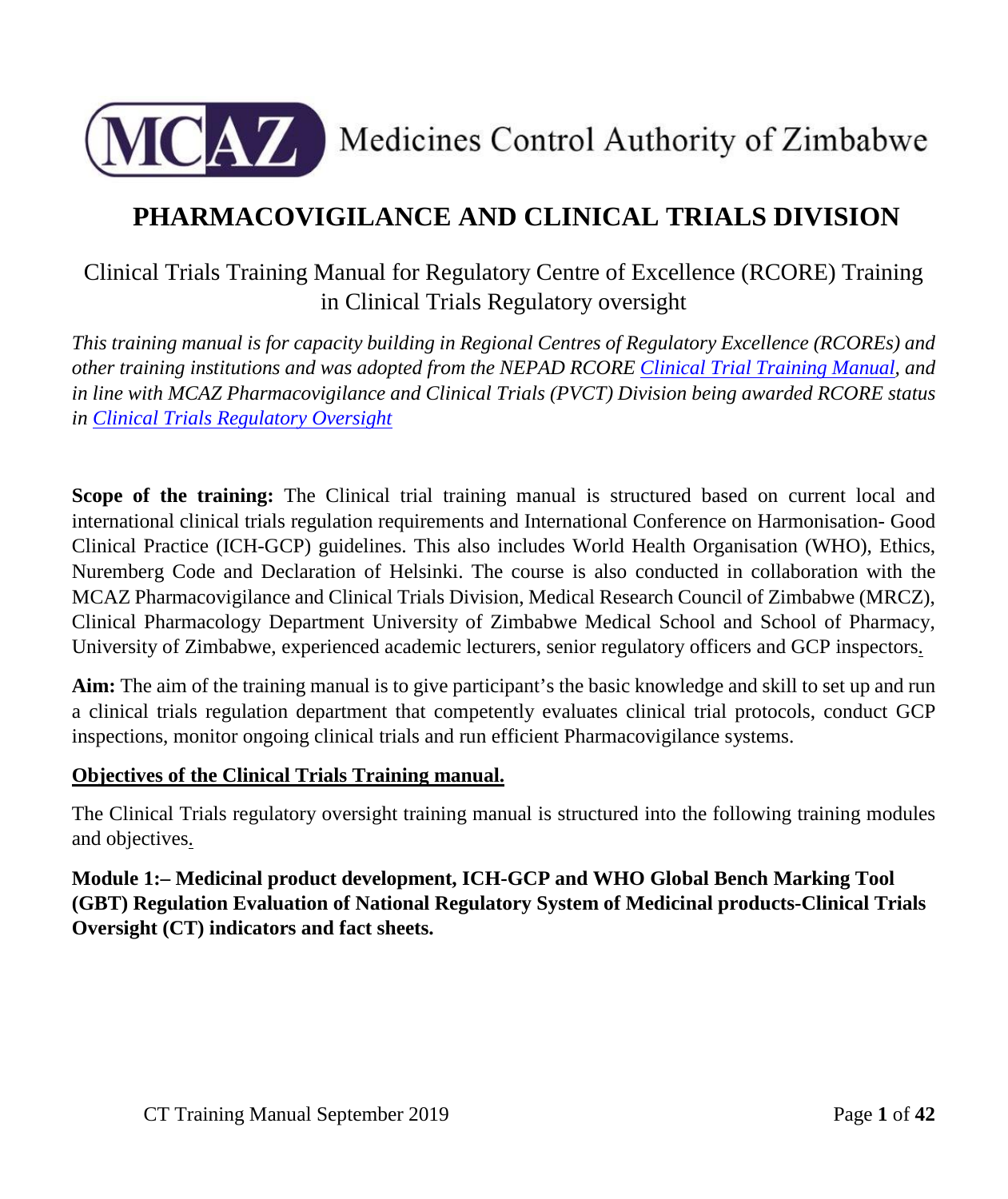The objective of this module is to introduce participants to drug development and the importance of clinical trials. The principles of ICH- Good Clinical Practice are introduced here. The module also discusses the Ethics of Clinical trials in developing countries.

# **Module 2: Clinical Trial Protocol Evaluation:**

The objective of this module is to give participants an overview of protocol development, the steps taken in preparing a protocol for a trial. With this background participants will then be introduced to protocol evaluation.

# **Module 3: GCP inspection and Report writing**

The objective of the module is for participants will have a hands on experience of a GCP inspection and will also learn report writing and grade finding after an inspection

# **Module 4: Adverse Events and Safety Monitoring (Pharmacovigilance)**

This module aims to provide a background and understanding on Pharmacovigilance, reporting systems, and management tools. This module will also look at reporting from clinical trial sites and management of reports.

The Clinical Trials Training program includes practical hands on training on how to evaluate a clinical trial protocol and how to conduct a GCP inspection. The same protocol used for the Protocol evaluation module will also be used for a practical GCP inspection training to be conducted in Harare, Zimbabwe. Further mentorship program/additional practical hands on training may be provided on request on attachment at the MCAZ Pharmacovigilance and Clinical Trials Division at the participants' cost.

**Assessment / Course outcomes**: A pre and post-test will be written for each module to determine participant's knowledge before and after training. Certificates will be issued to participants who will obtain a final mark score of 75% and above for each module. The points obtained from the course(s) may also be used for Institute of Continued Education (ICHE) points.

**Who may attend the training:** Regulatory officers, post graduate students including pharmaceutical industry and researchers who are interested in learning and gaining skills in Clinical trials Regulation oversight.

**Cost of training:** There is a subsidised training course fee for each module. Cost of accommodation/hotel, food and transport will however be borne by the participant. Sponsorship will be sourced from time to time if available.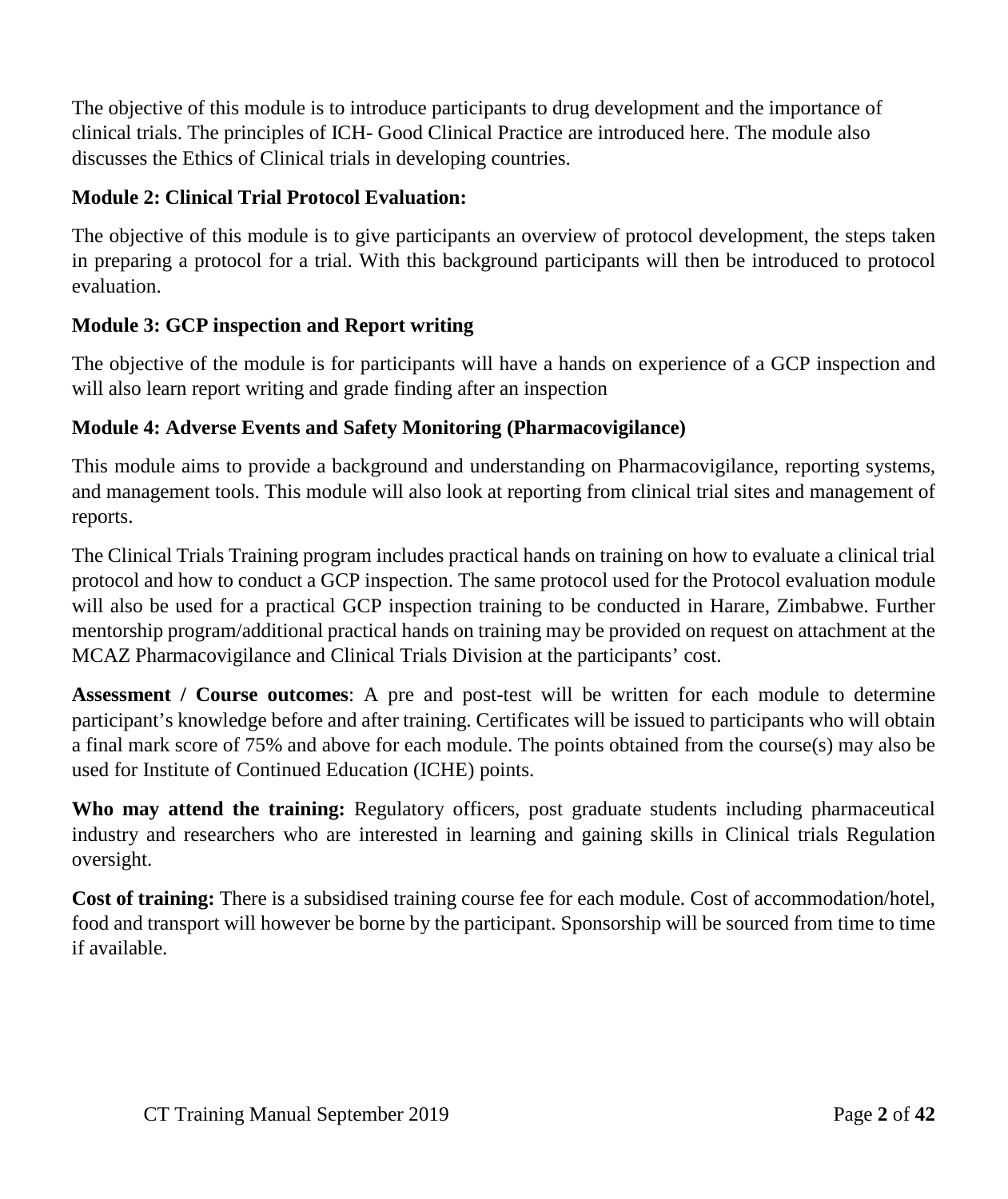# **Introduction**

# **Introduction, Rationale and Scope**

In line with the WHO Global Bench Marking Tool (GBT) for Evaluation of National Regulatory System of Medicinal products-Clinical Trials Oversight (CT) indicators and fact sheets, Revision VI version 1, November 2018, National Regulatory Authorities (NRAs) should have the legal mandate to authorize regulate and, if necessary, terminate clinical trials (CTs). The necessary requirements, guidelines, procedures and forms should be developed to be in line with country and region-specific guidelines as well as major international CT guidance including guidelines from the Declaration of Helsinki, the Nuremberg code, International Council on Harmonization, and World Health Organization Good Clinical Practices. CT oversight is aimed at protecting the safety and rights of humans participating in CTs, ensuring that trials are adequately designed to meet scientifically sound objectives, and preventing any potential fraud and falsification of data.

NRAs are responsible at two stages for the critical evaluation of the documentation supporting clinical studies: when CT's are being proposed for authorization and when the results are submitted in an application for marketing authorization. CT protocols should be reviewed and approved by Independent Ethics Committees before the trial commences. A CT review committee should review the protocols and should have the authority, when necessary, to require protocol revisions. The CT review committee should be composed of members who have the appropriate medical and scientific knowledge, experience and skills and who are free of conflicts of interest.

In order to ensure the quality and safety of investigational products, the investigational products should be manufactured in compliance with Good Manufacturing Practices for investigational medicinal products, and the supporting preclinical studies should be in compliance with Good Laboratory Practices. Additionally, the importation, storage, use, and/or destruction of investigational products should follow national requirements. Qualified and experienced inspectors should carry out on-site inspections of the CT sites to verify compliance with Good Clinical Practices, ethical principles and regulatory requirements, and to provide assurance of the quality and reliability of the data obtained. The oversight activities should be conducted with due concern for confidentiality.

The legal provisions should allow the NRA to recognize and/or rely on relevant CT decisions, reports and information from other NRAs or from designated regional and international bodies. In special circumstances (e.g., for public health interest), the legal provisions should allow the NRA to elect not to follow the routine CT procedures. Transparency in the entire oversight process is fundamental to ensuring the safety of patients and to ensuring that no product with unacceptable benefit to risk balance will be made available to the public.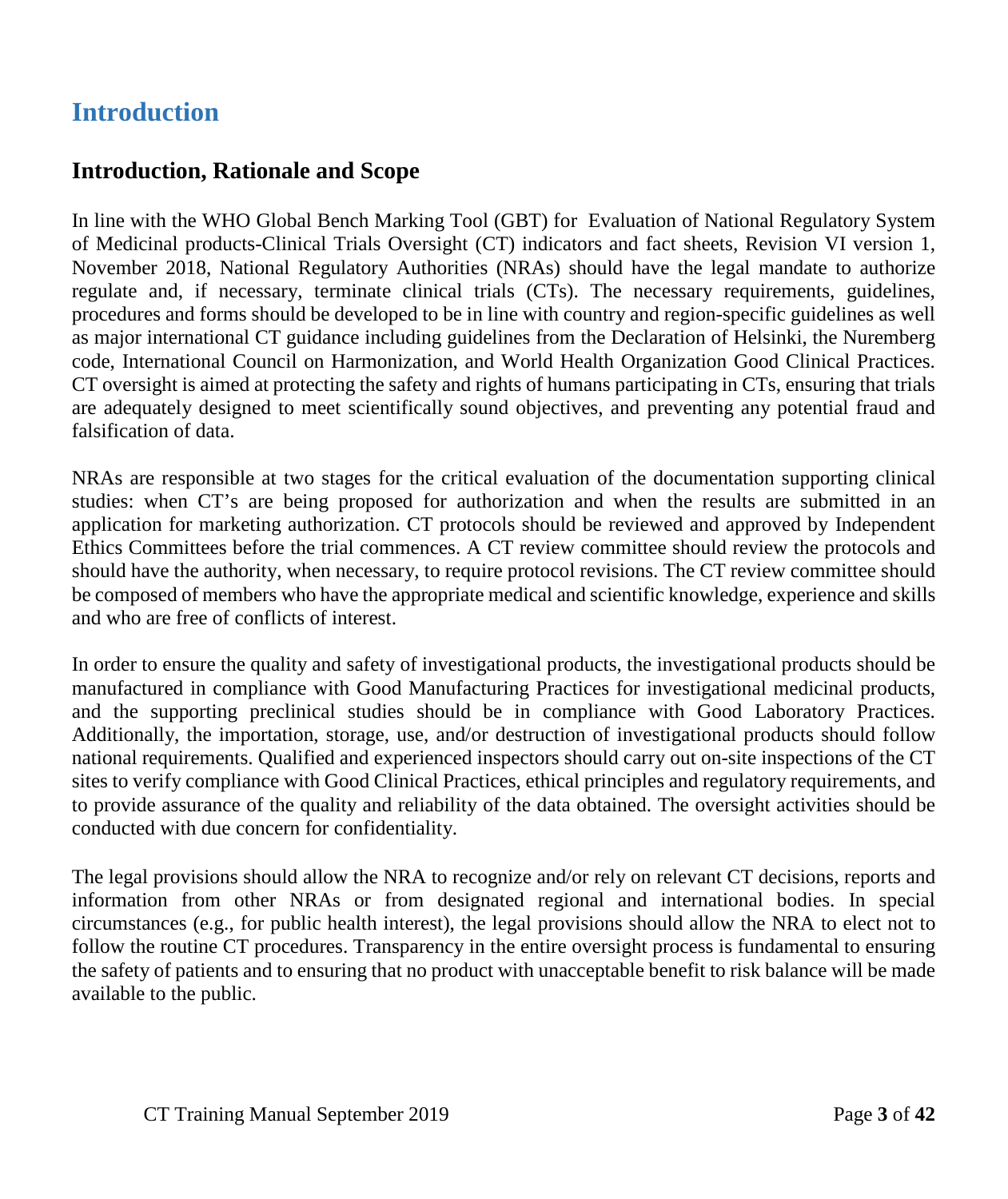# **Module 1: Medicinal Product development, ICH GCP, and WHO Global Bench Marking Tool (GBT) Regulation Evaluation of National Regulatory System of Medicinal products-Clinical Trials Oversight (CT) indicators and fact sheets.**

# **Introduction to Medicinal product development**

• In drug development clinical trials are often considered in four phases in addition to a pre-clinical stage. These phases are also used in vaccine development

#### **Pre-clinical**

A sponsor of a medicinal product trial first evaluates the drug's toxic and pharmacological effects through in vitro and in vivo laboratory animal testing. At the pre-clinical stage, the regulator will generally ask that sponsors:

- develop a pharmacological profile of the medicinal product
- determine the acute toxicity of the medicinal product in at least two species of animals

In animal testing, drug companies make considerable effort to use as few animals as possible and to ensure their humane and proper care.

Generally, two or more species are tested, usually one rodent, one non-rodent. The challenge is finding a relevant animal model that behaves in a similar way to a human.

Regulators are interested in the No Observed Effect Level (NOEL) and the No Observed Adverse Effect Level (NOAEL) of the medicinal product. Studies to establish a NOEL/NOAEL are generally conducted at the beginning of the toxicological test battery before the full range of short and long term health effects have been established. Short-term testing in animals takes from two weeks to three months.

Long-term testing in animals takes from a few weeks to several years. Some animal testing continues after human tests begin so long-term medicinal product use can be investigated to see whether it causes cancer or birth defects.

In addition, during the pre-clinical stage of medicinal product development, the formulation and manufacturing technique for the product are developed.

#### **Early phase Trials**

Phase I and II trials are also referred to as early phase trials. The interventions tested in early phase trials may be drugs or vaccines. Among the first tasks of early phase trials is to assess safety and define a suitable dose.

Early phase trials are generally 'exploratory' comparing the intervention with an alternative for a small number of people under tightly controlled conditions.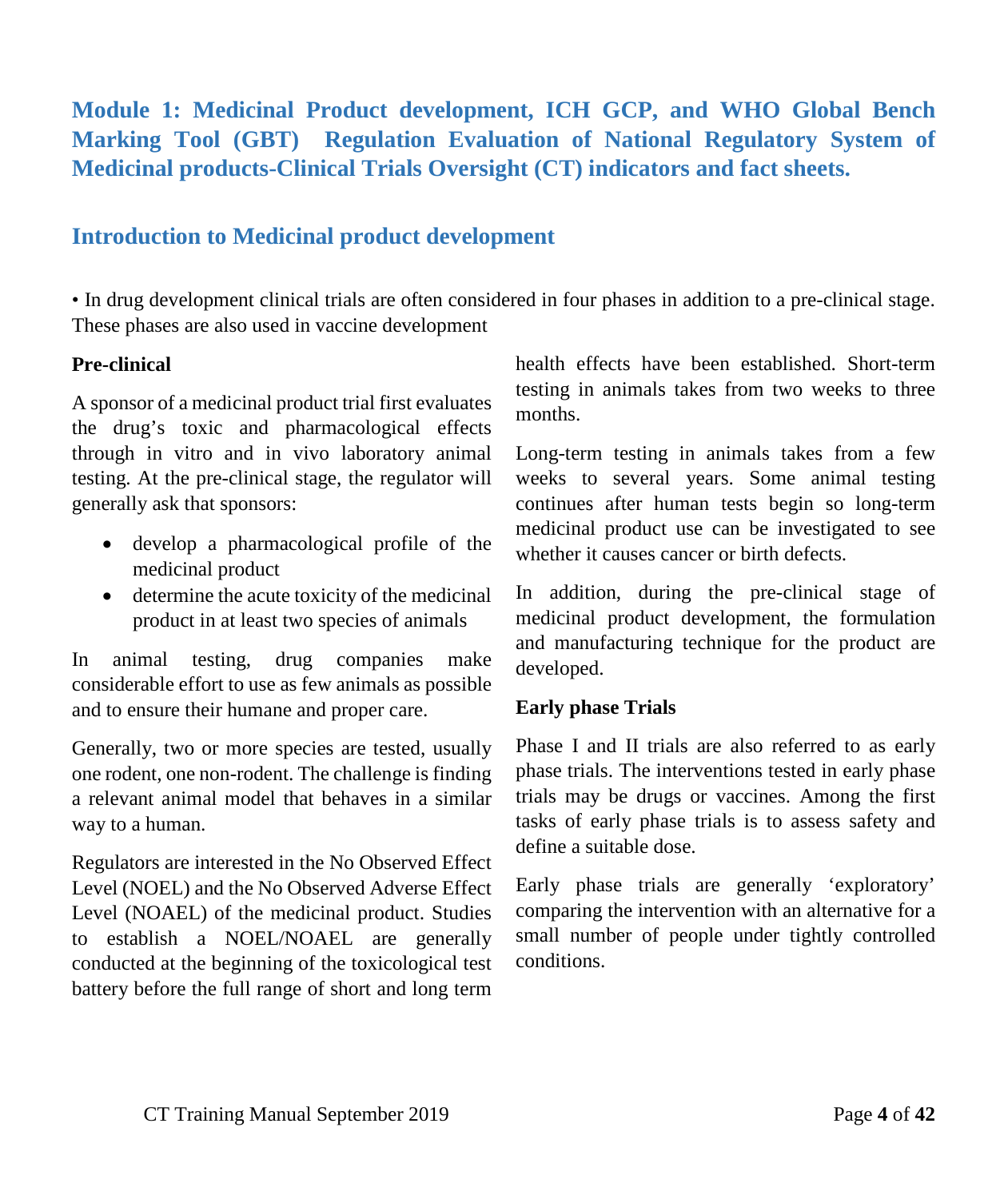Early phase trials may include 'human pharmacology' studies, which describe pharmacokinetics or pharmacodynamics. Simply put, pharmacokinetics is what the body does to the medicinal product, while pharmacodynamics is what the medicinal product does to the body.

Pharmacokinetics investigates the course of a medicinal product through the body over a period of time, including processes of absorption, distribution, localisation in tissues, biotransformation, and excretion.

Pharmacodynamics investigates the mechanisms of drug action (e.g. how taking Paracetamol stops a headache.), and the relationship between medicinal product concentration and effect.

Before being licensed for use, any pharmaceutical product has to be tested in humans and shown to be efficacious. Thus, early phase trials may also be of the 'therapeutic exploratory' type, i.e. to estimate activity and dosage. Early phase trials may also start to make preliminary assessments of efficacy.

In the classification of trials by Phase I-IV, a product's first clinical trial is a Phase I trial. If successful it would then, in general, progress in turn through Phases II, III and IV.

# **Phase I**

Phase I studies relate to the safety of the medicinal product under investigation usually in healthy volunteers. The aim is to assess major safety issues and understand how the drug is dealt with in the body.

#### **Example of a Phase I trial**

A Phase I Clinical Trial to Evaluate the Safety and Immunogenicity of a Multiple Strain Ebola DNA Plasmid Vaccine, VRC-EBODNA012-00-VP, in Adult Volunteers.

#### **Phase II**

Phase II studies usually involve a small (usually randomised) trial investigating the potential benefits of a medicinal product among patients with a particular disease. These trials are also used establish which therapies have the potential to be investigated in full-scale, phase III randomised trials while further assessing the safety of these therapies.

#### **Example of a Phase II trial**

Partnership for Research on Ebola Vaccines in Liberia (PREVAIL)

Objectives: To study the safety and efficacy of two Ebola vaccines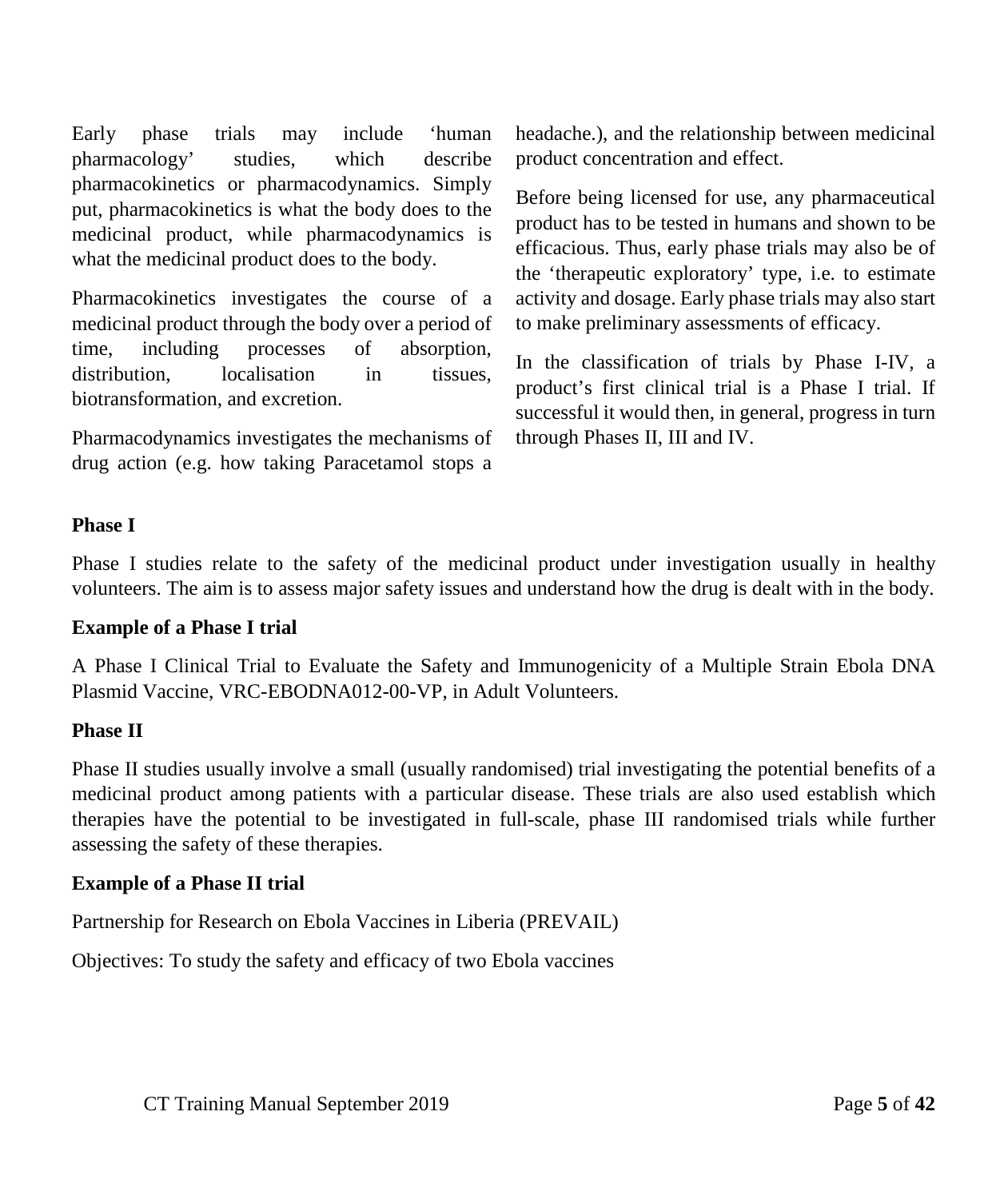### **Late Phase: Phase III**

Phase III trials are full-scale randomised controlled trials evaluating the benefits and safety of a medicinal product against a placebo or standard therapy in a substantial number of patients. This is the key stage in establishing the impact of a medicinal product and the majority of medicinal product trials you have come across in this course relate to this type of trial. They may also be called 'pivotal' trials.

#### **Example of a Phase III trial**

Artemisinin-Based Antimalarial Combinations and Clinical Response in Cameroon

To assess the efficacy of artesunate-amodiaquine, dihydroartemisinin-piperaquine, in comparison with artemether-lumefantrine during 42 days follow up period in 720 children with acute uncomplicated P. falciparum malaria, in two different endemic ecological areas - Savanna and equatorial forest regions of Cameroon.

#### **Post Marketing Trials (Phase IV)**

• Phase IV studies relate to the stage after a drug has been approved and involves the long-term monitoring of the safety of the drug. This phase has gained increasing importance as regulators and manufacturers realize that phases I-III trials cannot easily identify serious but rare adverse events. Hence more regulators are requesting post authorization safety studies as a condition for marketing approval.

#### **Example of a Phase IV trial**

Pharmacovigilance for ACTs in Africa (PVACT): A phase IV open label study assessing the safety and effectiveness of Artemisinin derivatives-based combination therapy (ACT) when used on a large scale and under "real life" conditions.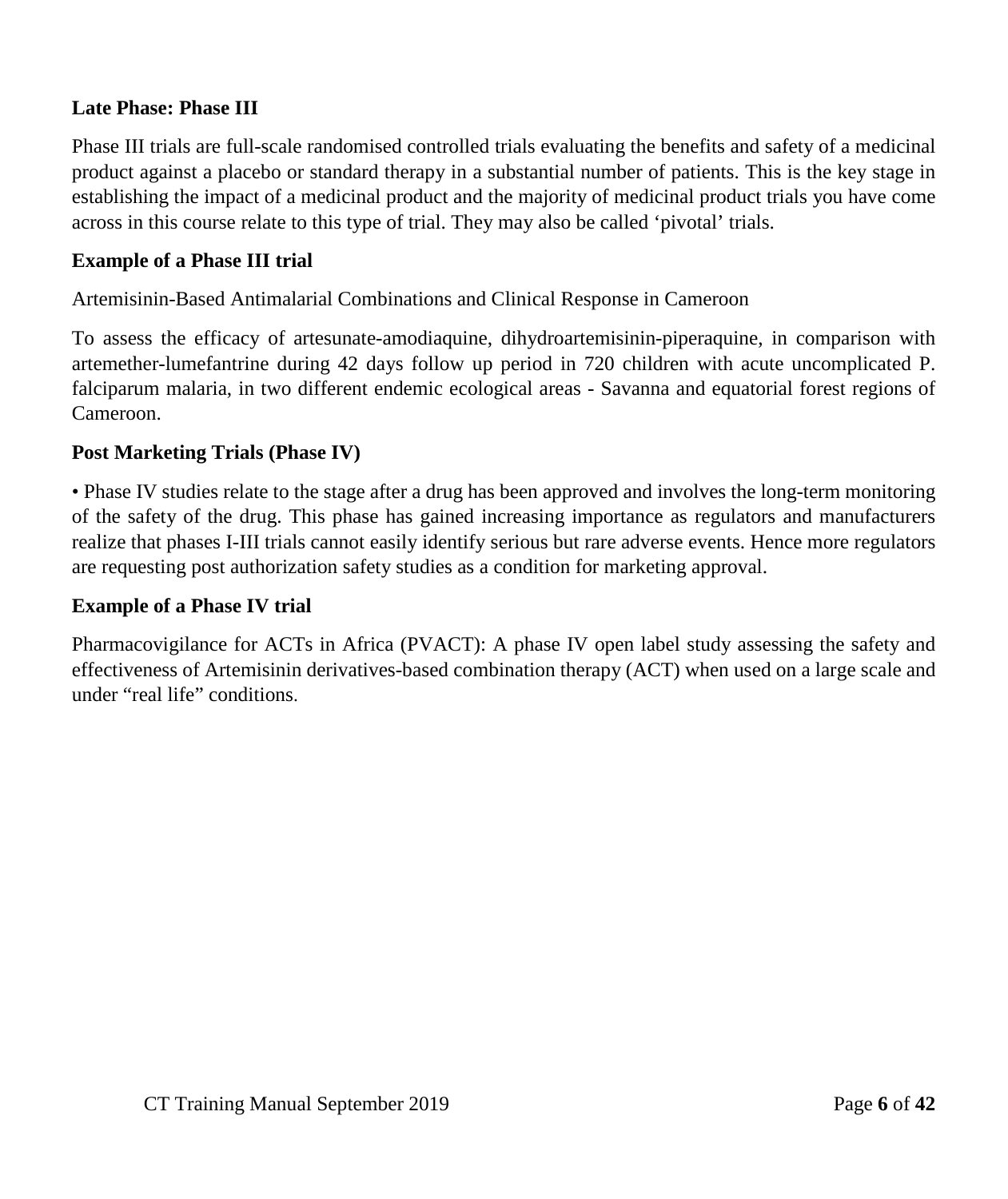# **Ethics and Historical Perspective on Drug Development Regulations**

### **History of Clinical Research Regulations**

#### **The Nuremberg Code 1947**

The physicians involved in the Nazi experiments were tried for War Crimes in the 1945 Nuremberg trials. As a result of the trial The Nuremberg Code 1947 was passed. The code is set of principles for human experimentation. The very first statement in the code is: "The voluntary consent of the human subject is absolutely essential"

The Nuremberg Code was quickly accepted across the developed world as the definitive directive governing human experimentation.

#### **World Medical Association**

The World Medical Association (WMA) is an international organisation representing physicians. The WMA was founded on 17 September 1947, when physicians from 27 different countries met at the First General Assembly of the WMA in Paris.

The organisation was created to ensure the independence of physicians, and to work for the highest possible standards of ethical behaviour and care by physicians, at all times. This was particularly important to physicians after the Second World War, and therefore the WMA has always been an independent confederation of free professional associations.

In 1964 doctors at the World Medical Association sought to adapt the Nuremberg code thus The Declaration of Helsinki was born. This reiterated the Nuremberg Code's emphasis on voluntary and informed consent to research.

#### **The Declaration of Helsinki**

The declaration seeks to extend concern to vulnerable groups and offers special protections. There are ethical principles which provide guidance to physicians and other participants in medical research involving human subjects.

The document has been revised several times; in 1975, 1983, 1989, 1996, 2000, 2008 and 2013 with clarification in 2002 and 2004. However, in recent revisions it has become more aspirational, especially in terms of the duties researchers can discharge, such as providing long term access to interventions shown in the trial to be effective. The version currently embedded in ICH GCP is the 1996 version of the code.

# **Alternatives to the Declaration of Helsinki**

To incorporate some of the ideas behind the Nuremberg Code and the Declaration of Helsinki into domestic US requirements, the Belmont Report was written in 1979. It outlines four main principles: respect for persons, beneficence, non-maleficence, and justice. It is more commonly referred to as the 'Common Rule,' which has legal status in the USA. This document is used particularly by ethics committees or Institutional Review Boards (IRBs), but is used more widely in the USA alongside the Declaration of Helsinki.

In 1982, CIOMS/WHO published the proposed international guidelines for biomedical research involving human participants. The International guidelines for biomedical research involving human subjects, revised in 1993, was endorsed by the WHO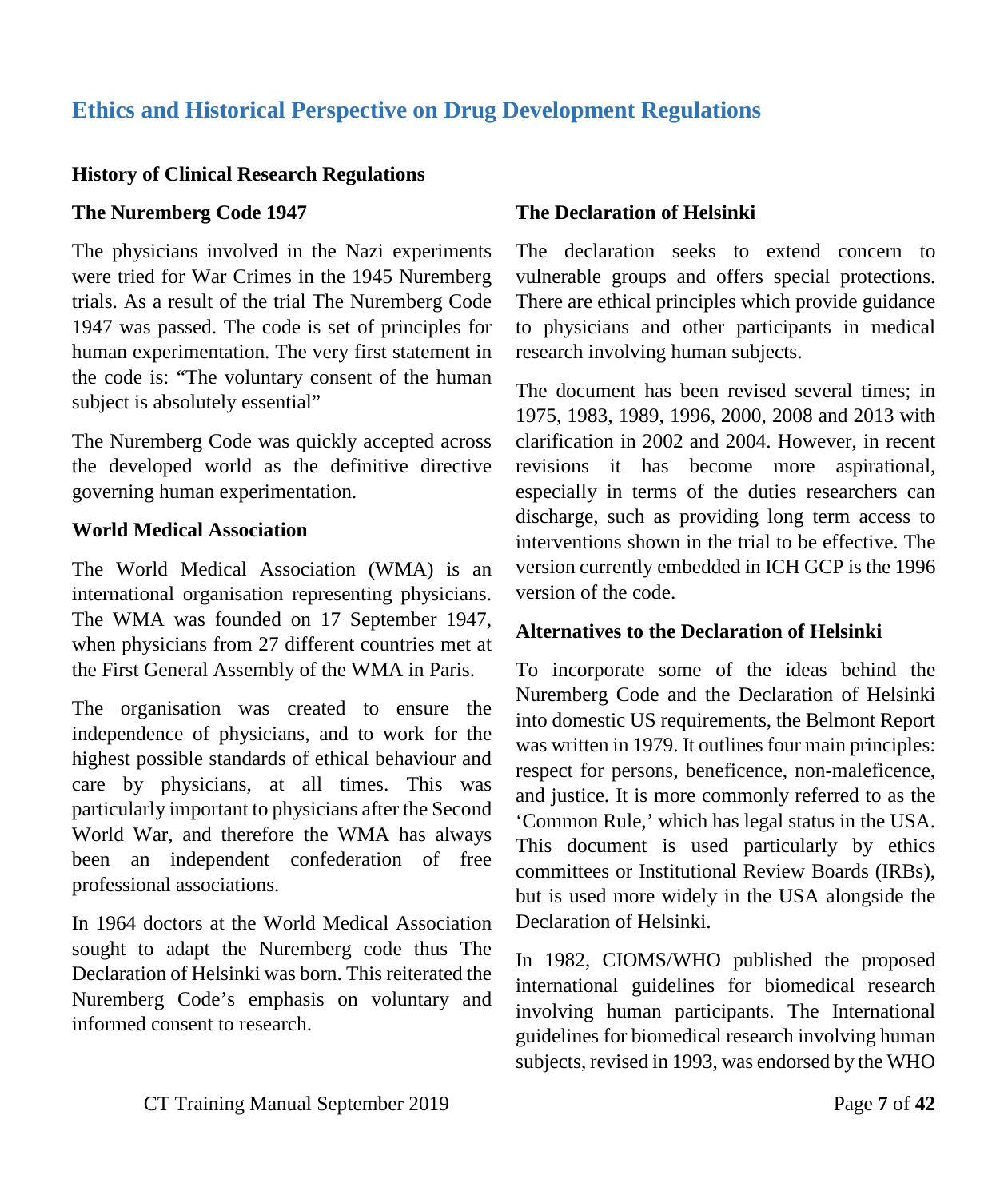Global Advisory Committee on Health Research and the Executive Committee of CIOMS. The most recent revision of the guidelines was published in 2002. The revised text consists of a description of general ethical principles and 21 guidelines with commentary. Contributors to the revision were particularly concerned with the application of ethical standards and the establishment of mechanisms for ethical review of human participants in resource-poor settings where local standards for scientific conduct may differ from those in western industrialized nations.

In 1991, CIOMS, in collaboration with WHO, prepared a separate document addressing public health and epidemiological research (International

guidelines for ethical review of epidemiological studies).

In addition, two events are largely responsible for the introduction of drug safety regulation:

- In the US, in 1937, Elixir of Sulfanilamide, containing the poisonous solvent diethylene glycol, to transform a pill into a liquid for easier consumption by children killed 107 persons, many of whom were children.
- In Europe in 1961-1962, thalidomide, a sedative which was subsequently used as an anti-emetic in pregnancy, was found to have caused birth defects in thousands of babies.

# **Ethics in Clinical Research**

Guidelines for ethical conduct in scientific research throughout the world are informed by the following ethical principles: respect for persons; beneficence/non-maleficence; and distributive justice (Beauchamp & Childress, 2001).

The principle of respect for persons emphasizes the importance of individual autonomy and, in the context of participation in scientific research, refers to the obligation of investigators to honour the wishes of a competent individual regarding their desire to participate in scientific research. A belief that individuals have the capacity to exercise free will—to act voluntarily and with self-determination — is an essential aspect of the ethical principle of respect for persons. Requirements for informed consent and confidentiality in the implementation of research are justified by the principle of respect for persons. The principle of respect for persons also suggests that researchers have an obligation to honour the concerns of communities involved in their studies.

The principle of beneficence refers to the obligation of health-care providers and health researchers to act in a way that benefits the health and well-being of participants in scientific investigations; conversely, the principle of non-maleficence concerns their obligation to do no harm. Taken together, the principles of beneficence and non-maleficence emphasize the importance of maximizing benefits and minimizing potential harms. The principle of distributive justice is directly linked to issues of equality and fairness in determining who receives the benefits and who bears the burdens of biomedical and behavioural research. Certain populations—ethnic minorities, refugees and immigrants, for example— particularly those in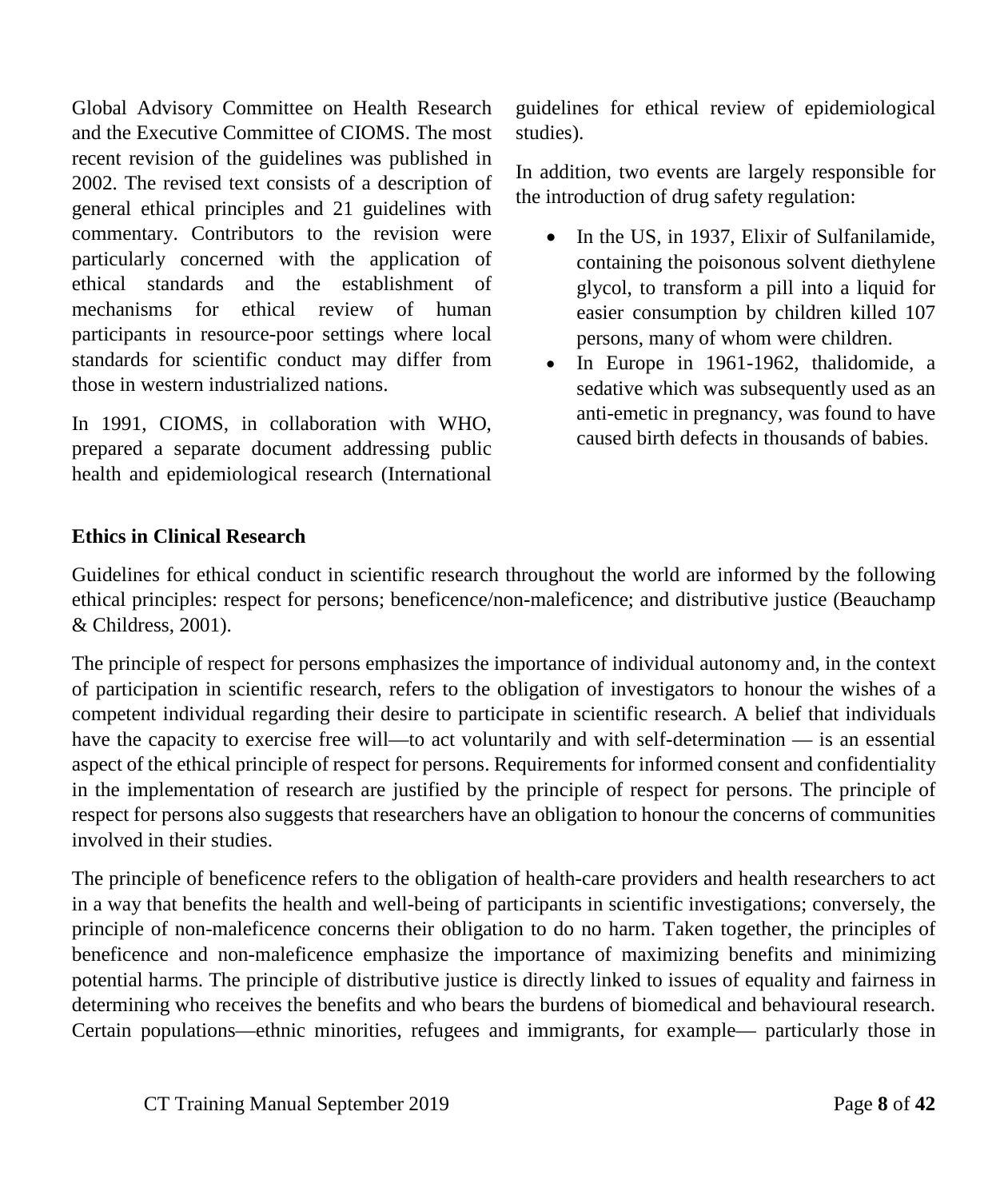resource-poor environments, may be vulnerable to discrimination, coercion, or other injustices in the implementation of scientific investigations.

**Recommendations for researchers and policy-makers concerned about ethical practices in multinational studies conducted in resource-poor settings are listed below.**

- **Respect the cultural traditions of study populations and communities** Respect for cultural traditions builds a foundation of trust between researchers, study participants and the local community. Researchers should identify concerns that are culturally based and develop strategies for addressing them in a meaningful way. If possible, when protocol procedures require a transgression of local traditions and customs, investigators should consider developing alternatives methods for achieving successful results.
- **Strengthen capacity for developing collaborative partnerships** Collaborative partnerships must be strengthened between researchers in resource-rich and resource poor settings. Capacity building should be a priority. Investigators should make efforts to strengthen the local health infrastructure and to provide for the continuation of effective research interventions and programmes. Collaborative partnerships should be developed between researchers, funding agencies in public and private sectors, governmental institutions, and private industry to consider seriously methods for reducing health disparities that exist between resource-rich and resource-poor communities.
- **Strengthen education in research ethics for investigators:** In many settings, educational opportunities in research ethics are often inadequate or non-existent. Training in research ethics should be strengthened for investigators in both resource-poor and industrialized nations.
- **Strengthen capacity for independent ethical review of protocols Ethical review of research** protocols in resource-poor settings should be improved. Capacity building should include greater access to educational opportunities in research ethics for members of institutional review boards (IRBs) and ethical review committees (ERCs) in both resource-poor and resource-rich countries. Particular attention should be given to the need to be cognizant of cultural differences in reviewing protocols for collaborative research. Responsibilities of multiple IRBs involved in a single project must be clarified to avoid confusion.
- **Develop culturally meaningful approaches to informed consent** Researchers should develop culturally appropriate methods for obtaining informed consent. In some settings, sensitivity to local cultural context requires that investigators provide opportunities for individuals to seek advice or permission from a third person, such as a spouse or head of household. Researchers also may need to consult with local community leaders before implementing a study. In every situation, researchers should pay attention to ethical issues arising from the imbalance of power between researchers and participants. Researchers should be creative in designing strategies to ensure adequate comprehension of study goals, procedures, risks and benefits. This may require implementing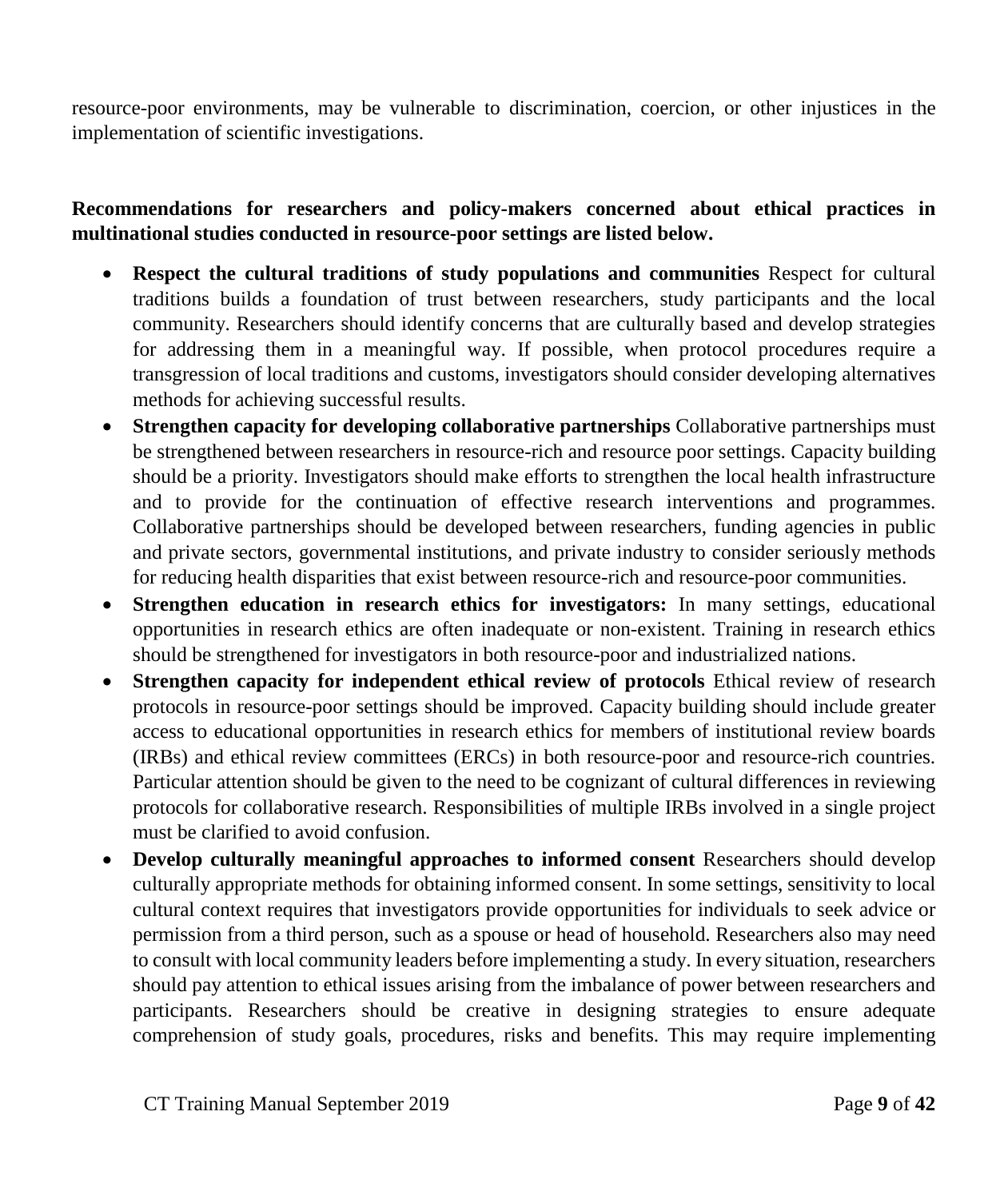educational interventions before consent or developing methods for determining an individual's comprehension of the study objectives.

- **Apply appropriate standards of care and provisions for medical treatment** Researchers must consider appropriate standards of care in the design and implementation of an investigation and be ready to change the design if existing therapies become available in an area in which access to such therapies was previously denied to the study populations. Researchers should work collaboratively with funding institutions, governmental agencies, and pharmaceutical companies in developing strategies to provide effective therapies for participants during the course of a study and, if relevant, after a study has ended.
- **Provide ongoing feedback to the study participants and community** Prompt and continuous feedback reassures study participants and their community that their participation in a research project is critical. Researchers should develop plans to disseminate information about the study and its results in ways that are culturally and linguistically meaningful.
- **Develop plans for resolving conflicts surrounding research implementation** Researchers should carefully consider the potential for conflicts within the community that may occur during the course of the study or at its completion. This requires adequate knowledge about community dynamics and existing power structures before conducting a study. Often, conflicts may not or cannot be anticipated. When they happen, researchers should be flexible and creative in exploring all possible solutions.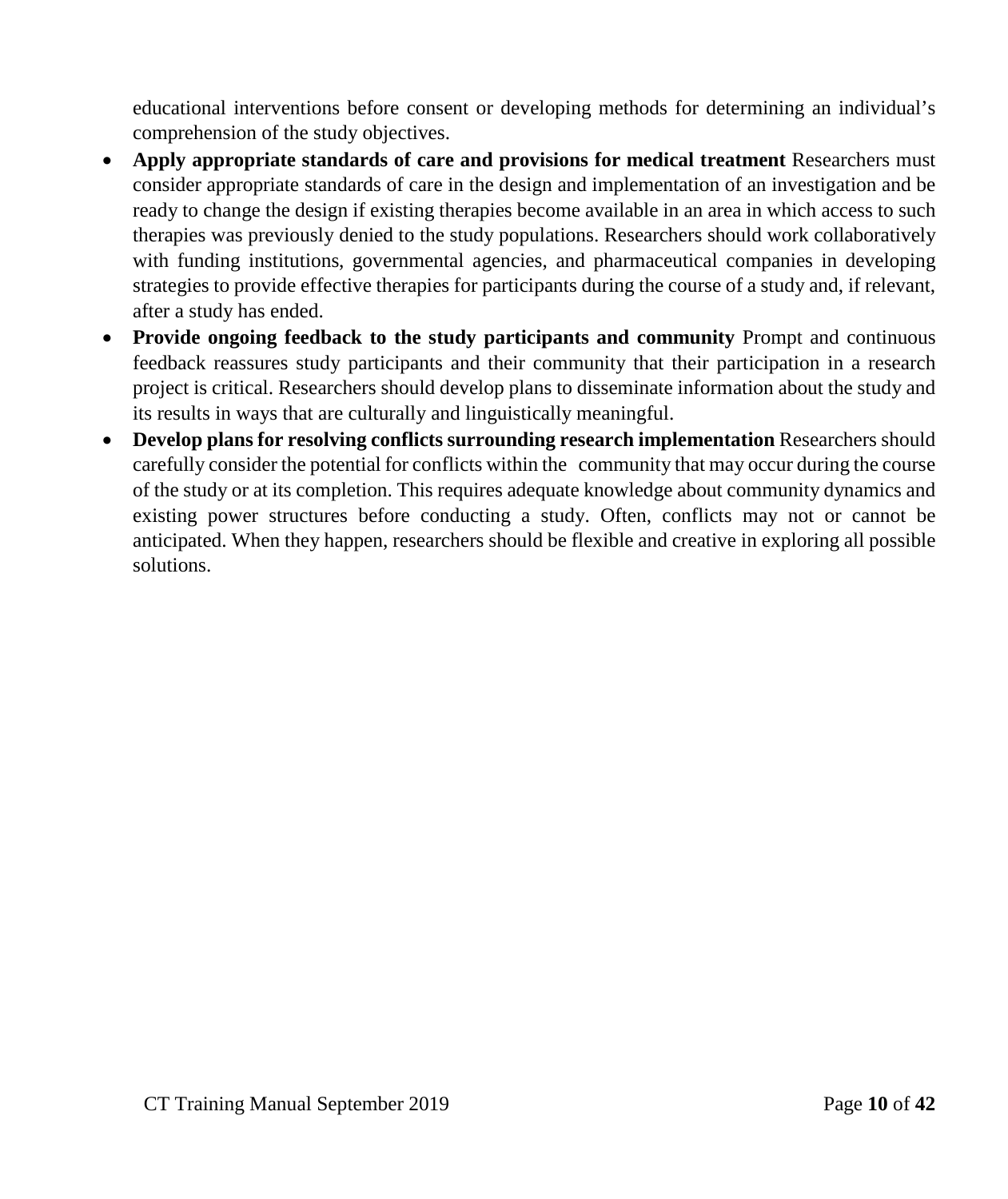# **Defining Regulations (ICH, GCP) ICH**

The International Conference on Harmonisation of Technical Requirements for Registration of Pharmaceuticals for Human Use (ICH) is a collaborative project that brings together to make recommendations on ways to achieve greater harmonisation in the interpretation and application of technical guidelines and requirements for product registration in order to reduce the need to duplicate tests on human and animal subjects.

# **Structure of ICH**

ICH is a joint initiative involving both regulators and industry as equal partners in the scientific and technical discussions of the testing procedures, which are required to ensure and assess the safety, quality and efficacy of medicines.

The focus of ICH has been on the technical requirements for medicinal products containing new drugs. The vast majority of those new drugs and medicines are developed in Western Europe, Japan and the United States of America and therefore, when ICH was established, it was agreed that its scope would be confined to registration in those three regions. However, their influence is much farther reaching.

ICH is comprised of Six Parties that are directly involved, as well as three Observers and the IFPMA.

The Six Parties are the founder members of ICH which represent the regulatory bodies and the research-based industry in the European Union, Japan and the USA. These parties include the European Union (EU), European Federation of Pharmaceutical Industries and Associations (EFPIA), Ministry of Health, Labour and Welfare in Japan (MHLW), Japan Pharmaceutical Manufacturers Association (JPMA), Food and Drug Administration (FDA) and Pharmaceutical Research and Manufacturers of America PhRMA.

The following important group of non-voting members acts as a link between the ICH and non-ICH countries and regions.

# a. **Standing Observers**

- The International Federation of Pharmaceutical Manufacturers and Associations (IFPMA)
- The World Health Organization (WHO)

# b. **Observers**

- Legislative or Administrative Authorities
- Regional Harmonization Initiatives (RHIs)
- International Pharmaceutical Industry

# c. **Organizations**

• International Organizations with an Interest in Pharmaceuticals

The ICH policies are divided into different topics as outlined below.

- **Quality Topics**: Those relating to chemical and pharmaceutical Quality Assurance. Examples: Q1 Stability Testing, Q3 Impurity Testing
- **Safety Topics**: i.e., those relating to in vitro and in vivo pre-clinical studies. Examples: S1 Carcinogenicity Testing, S2 Genotoxicity Testing
- **Efficacy Topics:** i.e., those relating to clinical studies in human subjects.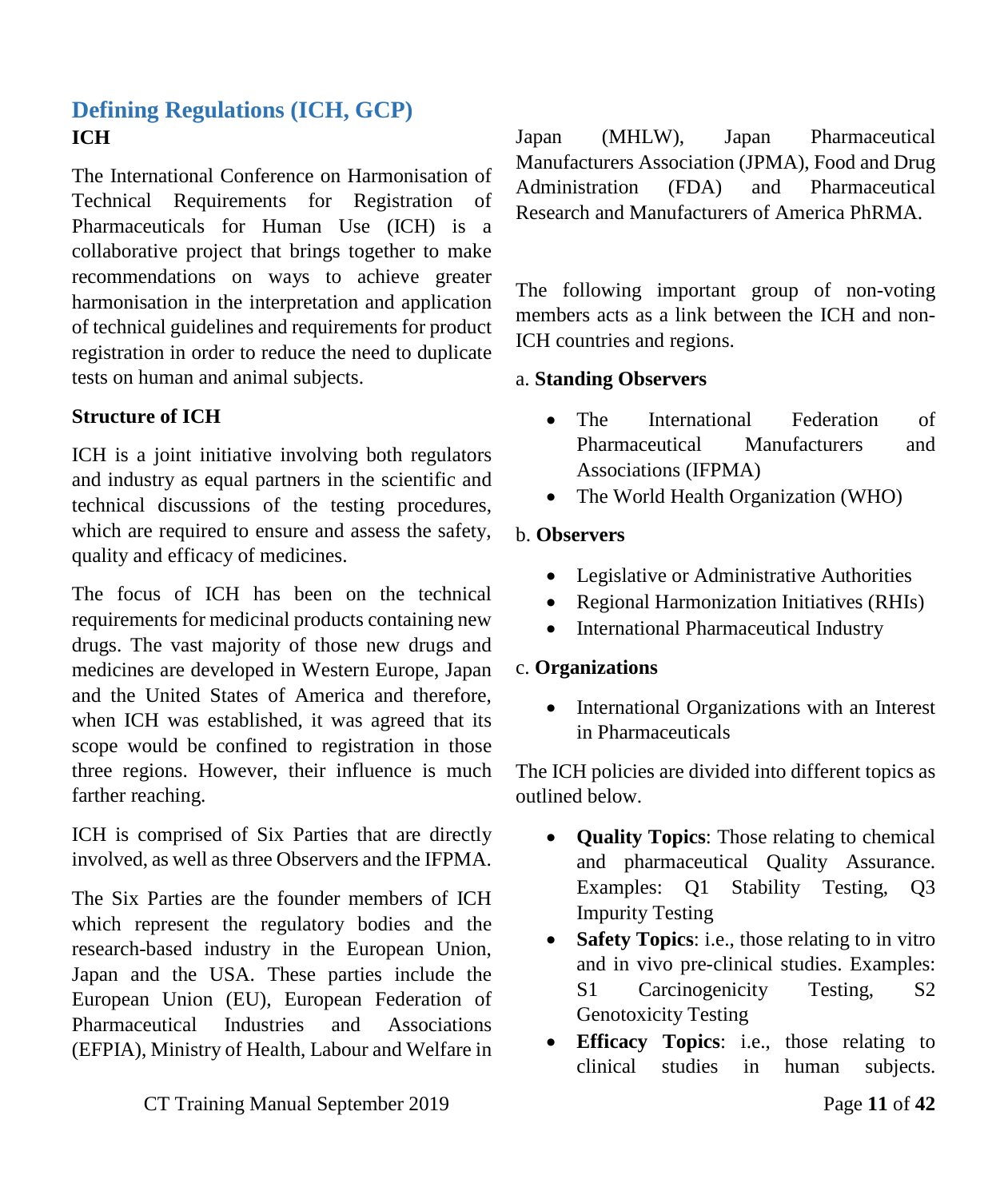Examples: E4 Dose Response Studies, Carcinogenicity Testing, E6 Good Clinical Practices. (Note Clinical Safety Data

Management is also classified as an "Efficacy" topic - E2)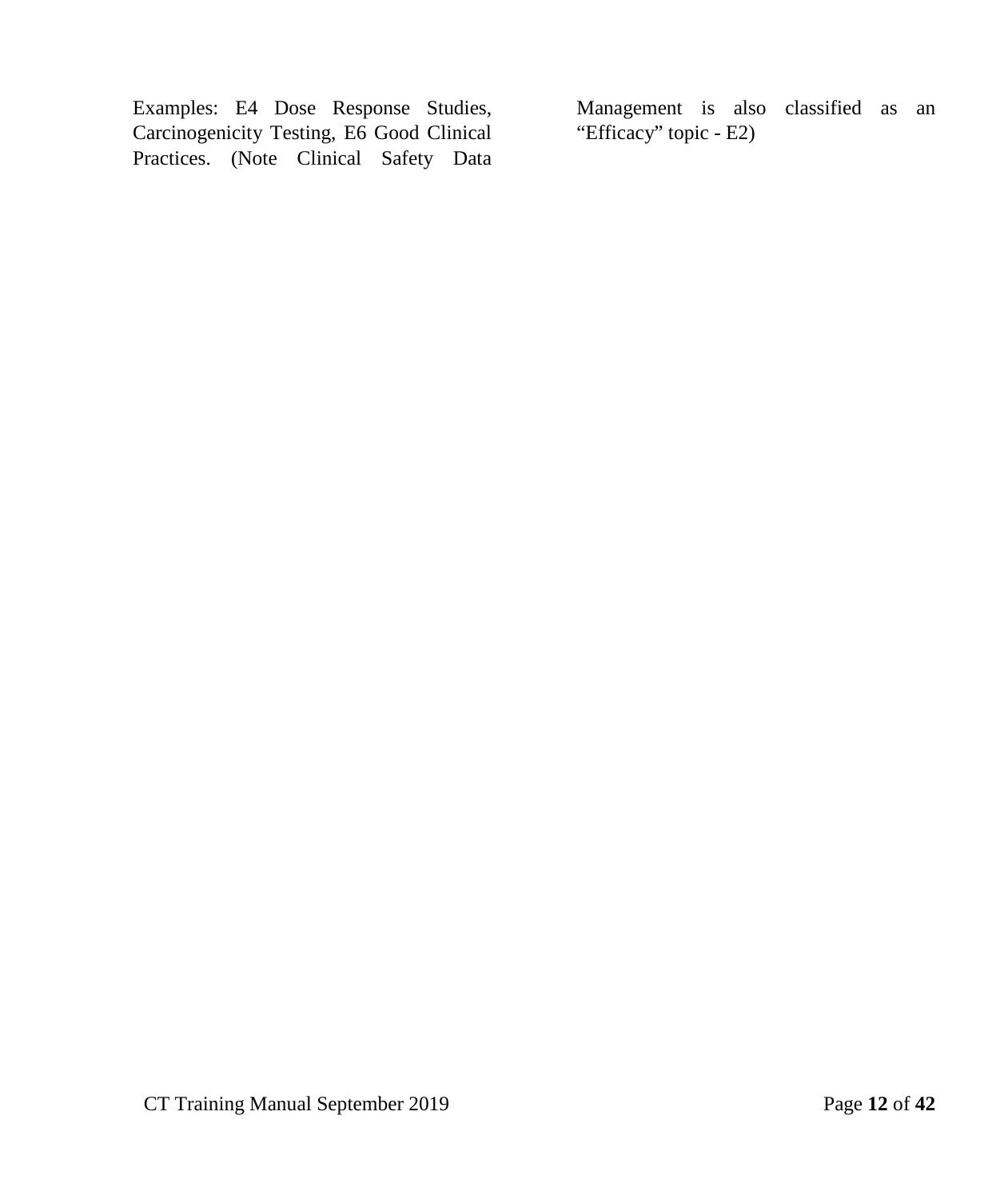# **Good Clinical Practice**

Good Clinical Practice: A standard for the design, conduct, performance, monitoring, auditing, recording, analyses, and reporting of clinical trials that provides assurance that the data and reported results are credible and accurate, and that the rights, integrity, and confidentiality of trial subjects are protected.

Compliance with this good practice provides assurance that the rights, safety and well-being of trial subjects are protected, and that the results of the clinical trials are credible and accurate.

ICH E6 (R2) and (R1) lays out the principles of GCP and can be traced back to 1996.

This document is called "Guideline for Good Clinical Practice" and is presented in full in the International Conference on Harmonisation ICH E6 document. ICH GCP provides the standard reference (ICH-GCP)

- 1. Clinical trials should be conducted in accordance with the ethical principles that have their origin in the Declaration of Helsinki, and that are consistent with GCP and the applicable regulatory requirement(s).
- 2. Before a trial is initiated, foreseeable risks and inconveniences should be weighed against the anticipated benefit for the individual trial subject and society. A trial should be initiated and continued only if the anticipated benefits justify the risks.
- 3. The rights, safety, and well-being of the trial subjects are the most important considerations and should prevail over interests of science and society.
- 4. The available preclinical and clinical information on an investigational product should be adequate to support the proposed clinical trial.
- 5. Clinical trials should be scientifically sound, and described in a clear, detailed protocol.
- 6. A trial should be conducted in compliance with the protocol that has received prior institutional review board (IRB)/independent ethics committee (IEC) approval/favourable opinion.
- 7. The medical care given to, and medical decisions made on behalf of, subjects should always be the responsibility of a qualified physician or, when appropriate, of a qualified dentist.
- 8. Each individual involved in conducting a trial should be qualified by education, training, and experience to perform his or her respective task(s).
- 9. Freely given informed consent should be obtained from every subject prior to clinical trial participation.
- 10. All clinical trial information should be recorded, handled, and stored in a way that allows its accurate reporting, interpretation and verification.
- 11. The confidentiality of records that could identify subjects should be protected, respecting the privacy and confidentiality rules in accordance with the applicable regulatory requirement(s).
- 12. Investigational products should be manufactured, handled, and stored in accordance with applicable good manufacturing practice (GMP). They should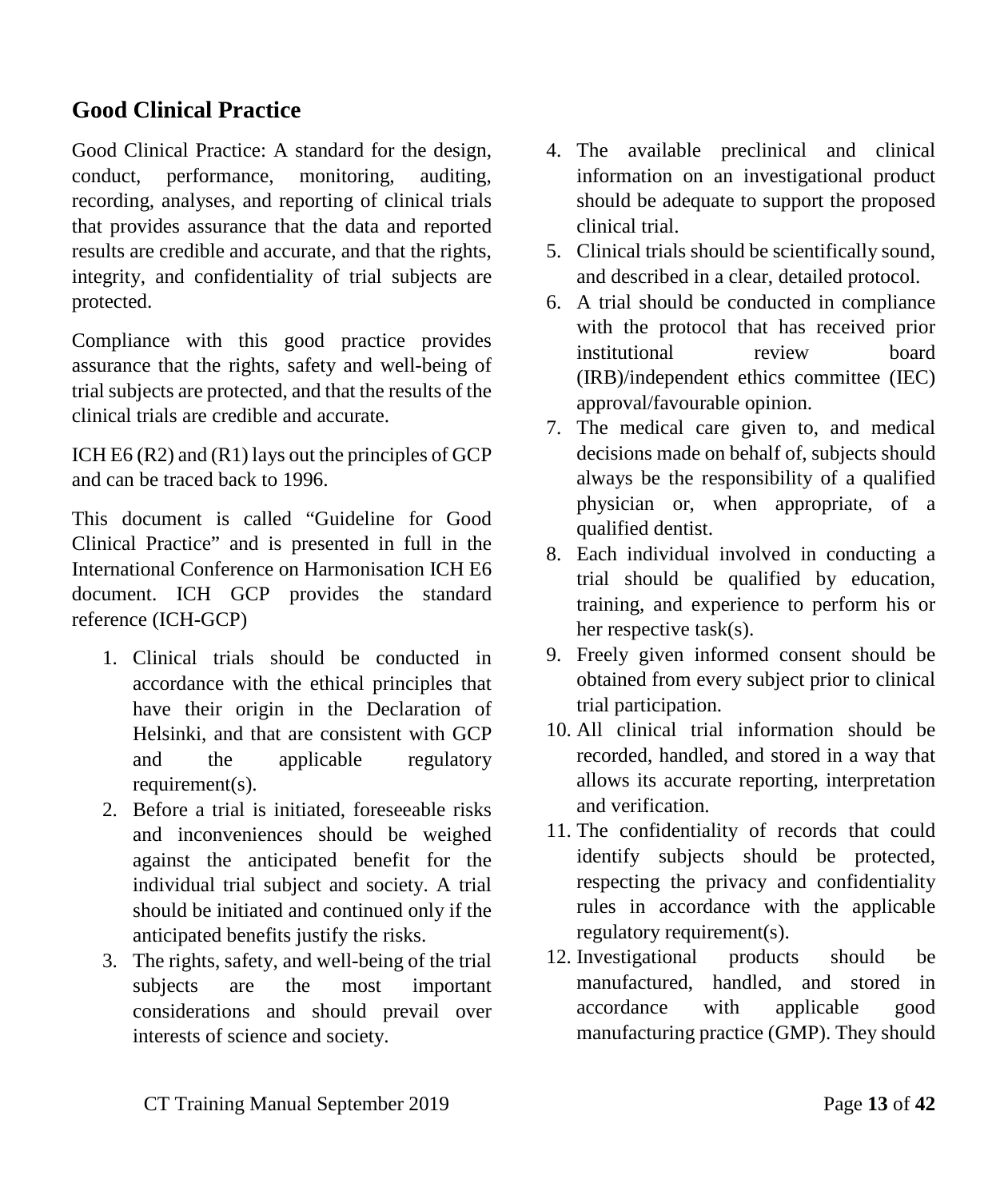be used in accordance with the approved protocol.

13. Systems with procedures that assure the quality of every aspect of the trial should be implemented.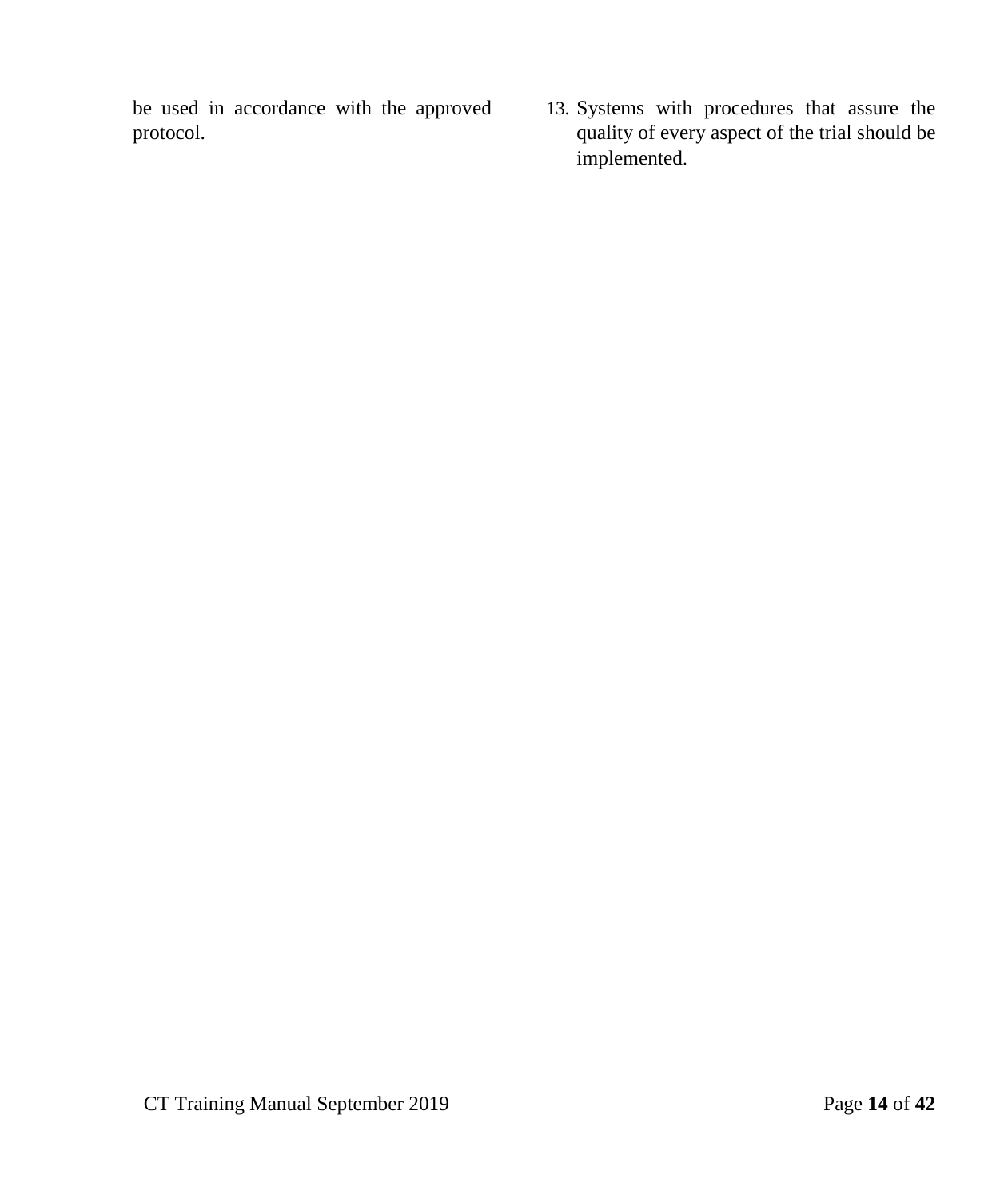### **Institutional Review Board/Independent Ethics Committee**

The following components are to be discussed.

- Membership Composition
- Functions and Operations
- Procedures and Records
- Role and Importance of the IRB/IEC in Clinical Trials
- Central vs Local IRBs

#### **Ethics**

• Proof of approval from authorized institutions e.g. IRB and ERC

#### Informed consent Form

- Identification of Study
- Identification of Investigators
- Identification of Sponsor
- Study Procedures
- Participant involvement
- Benefits/Risks
- Compensation
- Confidentiality of data

### **WHO Global Bench Marking Tool IGBT) requirements for evaluation of national Regulatory System of medicinal products-Clinical trials oversight (CT) indicators and fact sheets. Revision VI version 1, November 2018**

Regulatory systems play a key role in assuring the quality, safety, and efficacy of medicinal products. Effective regulatory systems are an essential component of health systems and contribute to desired public health outcomes and innovation. The WHO- Global Benchmarking Tool (GBT) represents the primary means by which the WHO objectively evaluates regulatory systems, as mandated by WHA Resolution 67.20 on Regulatory System Strengthening for medicinal products. The tool and benchmarking methodology enables the WHO and regulatory authorities to:

- identifies strengths and areas for improvement;
- facilitate the formulation of an institutional development plan (IDP) to build upon strengths and address the identified gaps;
- prioritize IDP interventions; and
- monitor progress and achievements.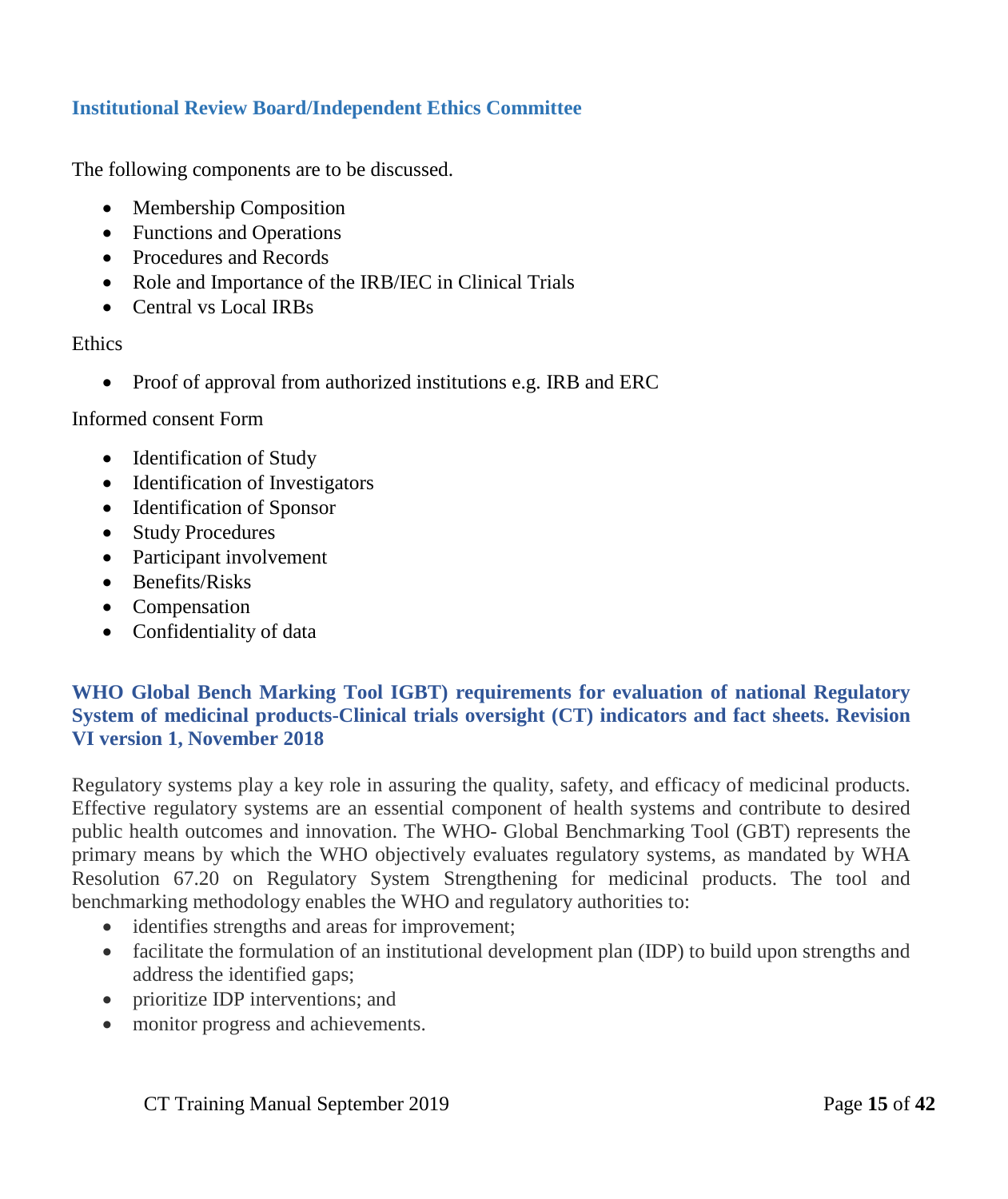The GBT Revision VI replaces all tools previously used by WHO, representing the first truly 'global' tool for benchmarking regulatory systems. The GBT is designed to evaluate the overarching regulatory framework and the component regulatory functions (e.g. clinical trial oversight) through a series of subindicators that may also be grouped and examined according to nine cross-cutting categories or themes, for example, quality and risk management system. Fact sheets have been developed for each subindicator to guide the benchmarking team and ensure consistency in the evaluation, documentation and rating of the sub-indicator. The GBT also incorporates the concept of 'maturity level' or ML (adapted from ISO 9004), allowing WHO and regulatory authorities to assess the overall 'maturity' of the regulatory system on a scale of 1 (existence of some elements of regulatory system) to 4 (operating at advanced level of performance and continuous improvement). Revision VI of the GBT is comparable to Revision V while at the same time incorporating refinements intended to improve its usability. WHO intends to use Revision VI of the GBT to evaluate and publicly designate WHO-listed authorities (WLAs) that have been objectively documented to perform at ML 3 or ML 4\*. The proposed definition for WLAs and process by which this designation or 'listing' would occur will be the subject of a concept note that will be made available for public consultation

As part of the background reading material, please refer to the WHO -GBMT guidance documents REV. VI available on the WHO website [https://www.who.int/medicines/regulation/benchmarking\\_tool/en/](https://www.who.int/medicines/regulation/benchmarking_tool/en/)

The WHO GBT tool basically has 9 automated regulatory functions grading assessment tools that automatically assigns scores for each regulatory function 01 to 09 that will indicate the result of the WHO GBT performance maturity levels 1-4 depending on the answers given during the assessment. The WHO GBT regulatory functions include the following:

- 1. National regulatory system (RSs): indicators and fact sheets
- 2. Registration and marketing authorization (MA): indicators and fact sheets
- 3. Vigilance (VL): indicators and fact sheets
- 4. Market surveillance and control (MC): indicators and fact sheets
- 5. Licensing establishments (li): indicators and fact sheets
- 6. Regulatory inspection RI): indicators and fact sheets
- 7. Laboratory testing (LT): indicators and fact sheets
- 8. Clinical trials oversight (CT): indicators and fact sheets
- 9. NRA lot release (LOT): indicators and fact sheets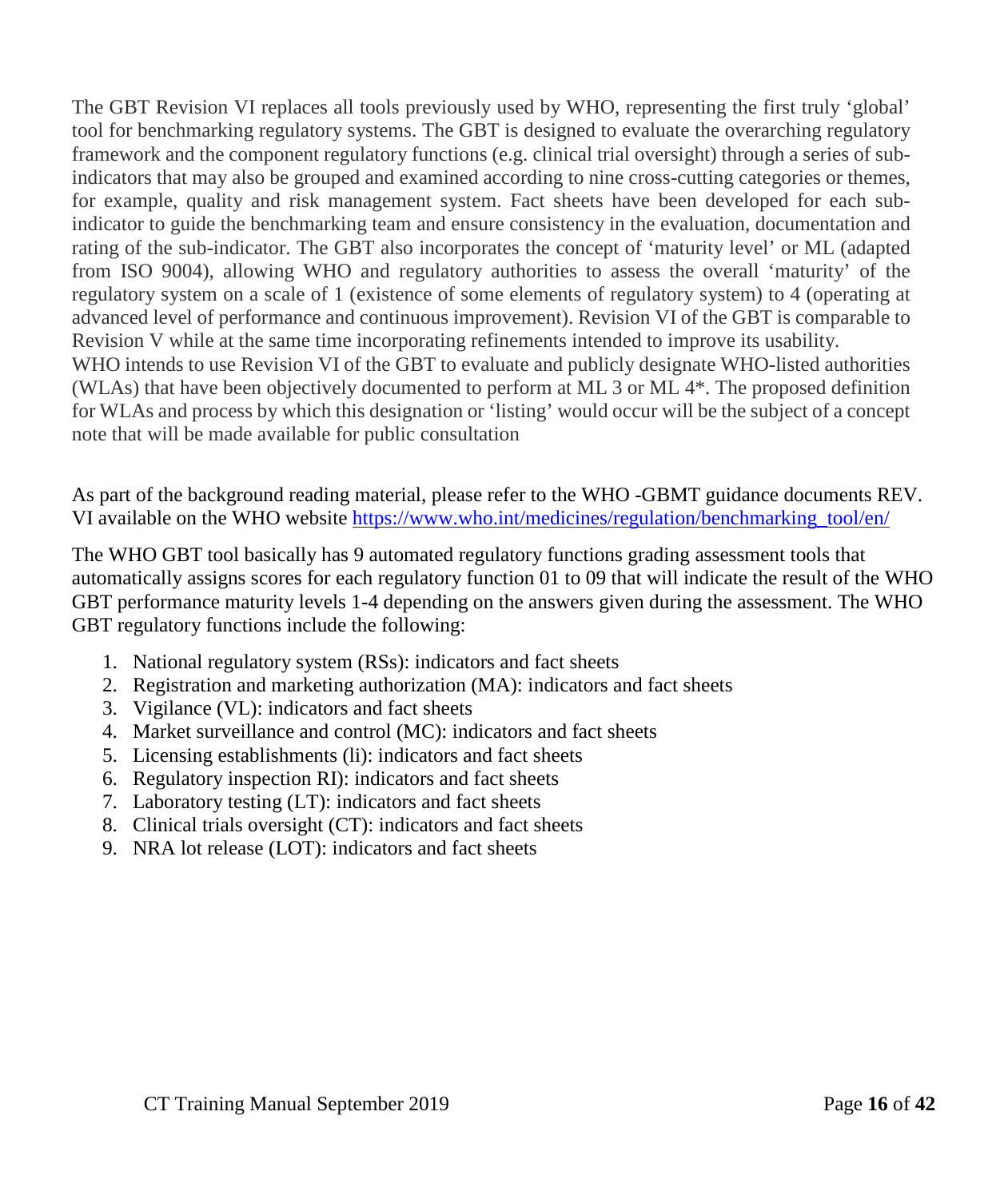# **Module 2: Clinical Trial Protocol Evaluation Clinical Trial Protocol Development**

# **1. Overview/Background/Justification/Defining the Question and Intervention**

This session will give the rationale for having a protocol and how it plays a role as the contract between the investigator and sponsor as well as the guiding document for the evaluation and monitoring of the study. The specifics to be discussed will include:

- What is known?
- What tools should be used in addressing the question
- What is the study hypothesis?
- The Investigational product to be used
- What is the clinical question being addressed
- How will the results be presented?
- How the clinical question should be addressed/answered
- Safety issues
- •

# **2. Designing/Building and Drafting the Protocol**

This session will discuss the structure of the trial protocol, the format and the key components. Key Components include:

- Trial Summary and flow chart
- Procedure, treatment and follow up
- Investigational plan/study conduct/safety issues
- Outcome measures and Discontinuity
- Trial Design
- Sample size and statistical analysis plan
- Eligibility criteria and enrolment process
- Quality Assurance and Publication Policy
- Randomization
- Ethical considerations
- General information
- Protocol Identity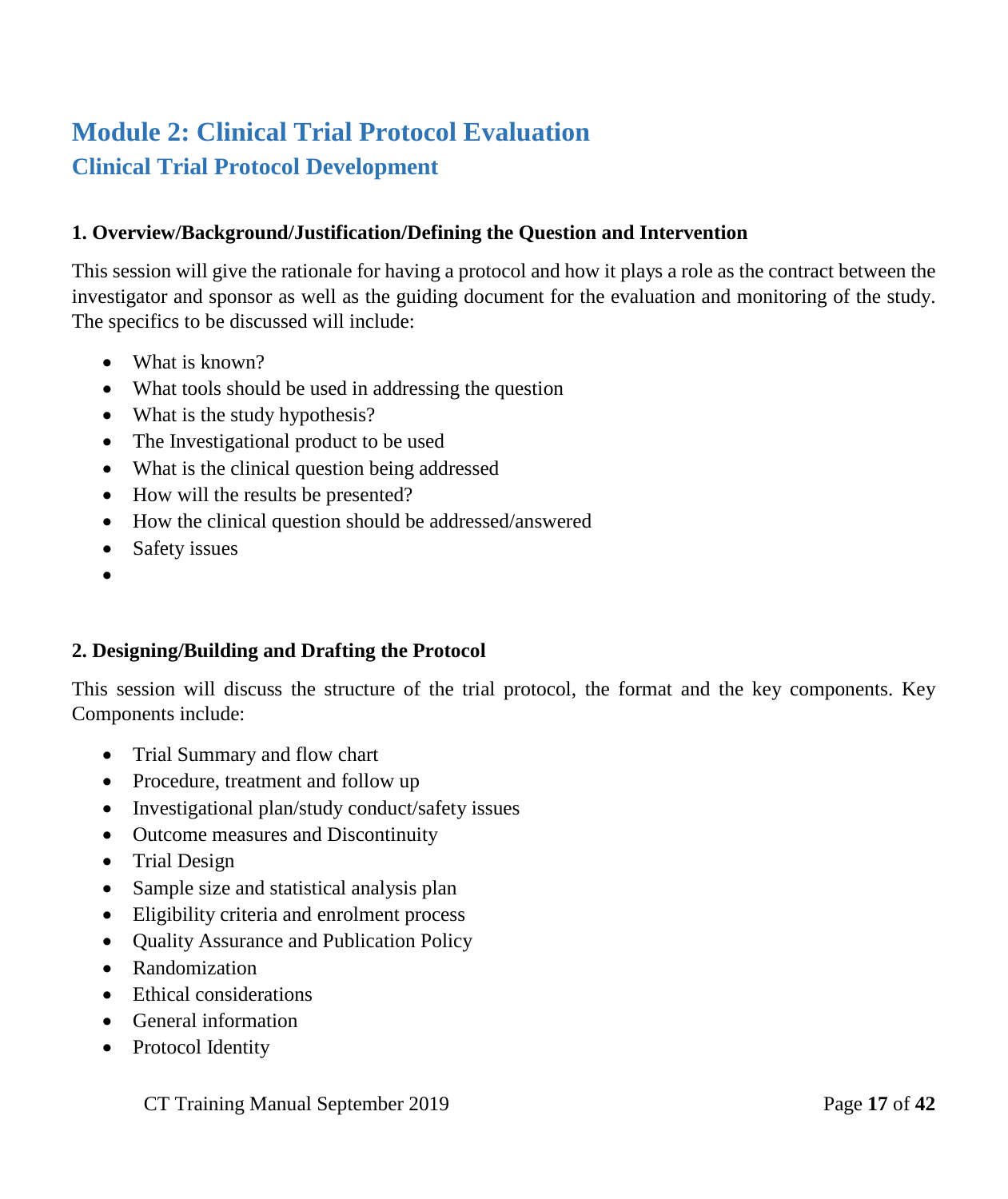#### **Reviewing the Protocol and case report forms/Defining Data**

By the end of this session, the candidate will have been introduced to the systematic way of reviewing clinical trial protocols and the case report forms to help him/her understand the background, rationale, objectives, design, methodology, statistical considerations, organization of the clinical trial and the types of data being collected. The details to be discussed are:

# **Trial Protocol**

- Data Sources
- Objective/design/methodology
- Data collection methods
- Process
- Statistical analysis requirements and strategies
- Data review requirements
- Therapeutic considerations
- Data requirements
- Data integration and export
- Coding requirements
- Administrative structure

#### **Case Report Forms**

- Review of case report form
- Understanding the CRF
- How are participants identified?
- Visits are uniquely identified
- Chronology of visits
- CRF collects all data?

#### **Data**

- What is data
- Types of data
- Regulatory requirements for data- validation
- Data management
- Data storage and retrieval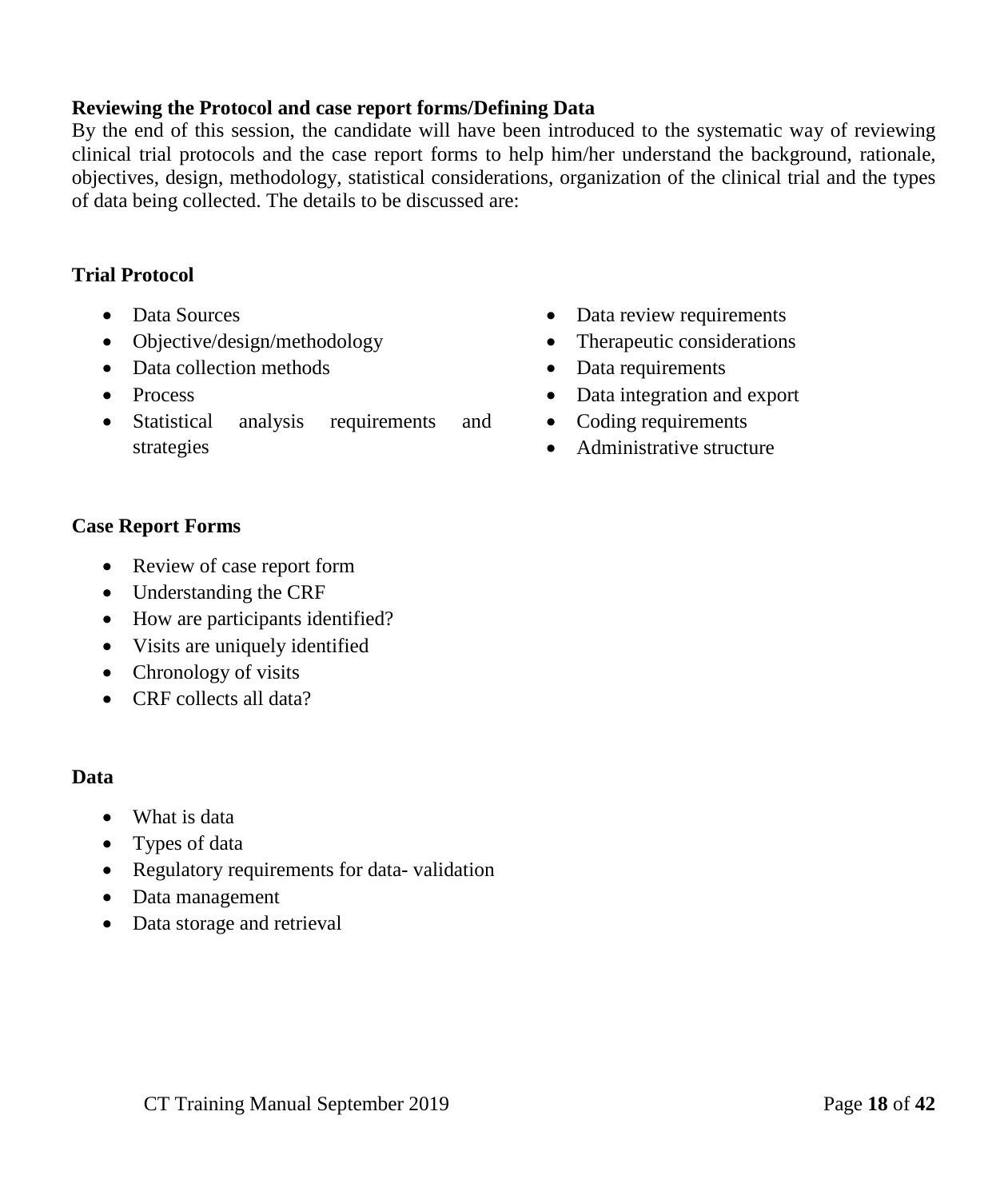# Developing Clinical Trial Applications

# **(Study Protocol, Inform Consent Form, Investigator's Brochure, DSMB)**

#### **Operational Tools**

- Forms
- Guidelines <sup>□</sup>
- SOPs
- Checklists
- Templates

#### **General Information**

- Protocol identity
- Investigator's details
- Sponsor's details
- Investigator/Sponsor agreement
- Responsible persons
- Exclusion Criteria
- Withdrawal criteria
- Effect of withdrawal procedures on objectives
- Treatment per participants
- Participant compliance
- Rescue medications

# **Background to Study**

- Supporting data
- Investigational product details
- Evidence of safety/efficacy/effectiveness of IP/ placebo GMP compliance
- Justifications
- Population
- IP/Placebo
- References
- Study Design

# **Trial objectives**

- Endpoints
- Relationships between objectives & endpoints
- Bias control measures
- Study procedures
- Stopping rules
- Product accountability
- Source documents, CRFs

CT Training Manual September 2019 Page 19 of 42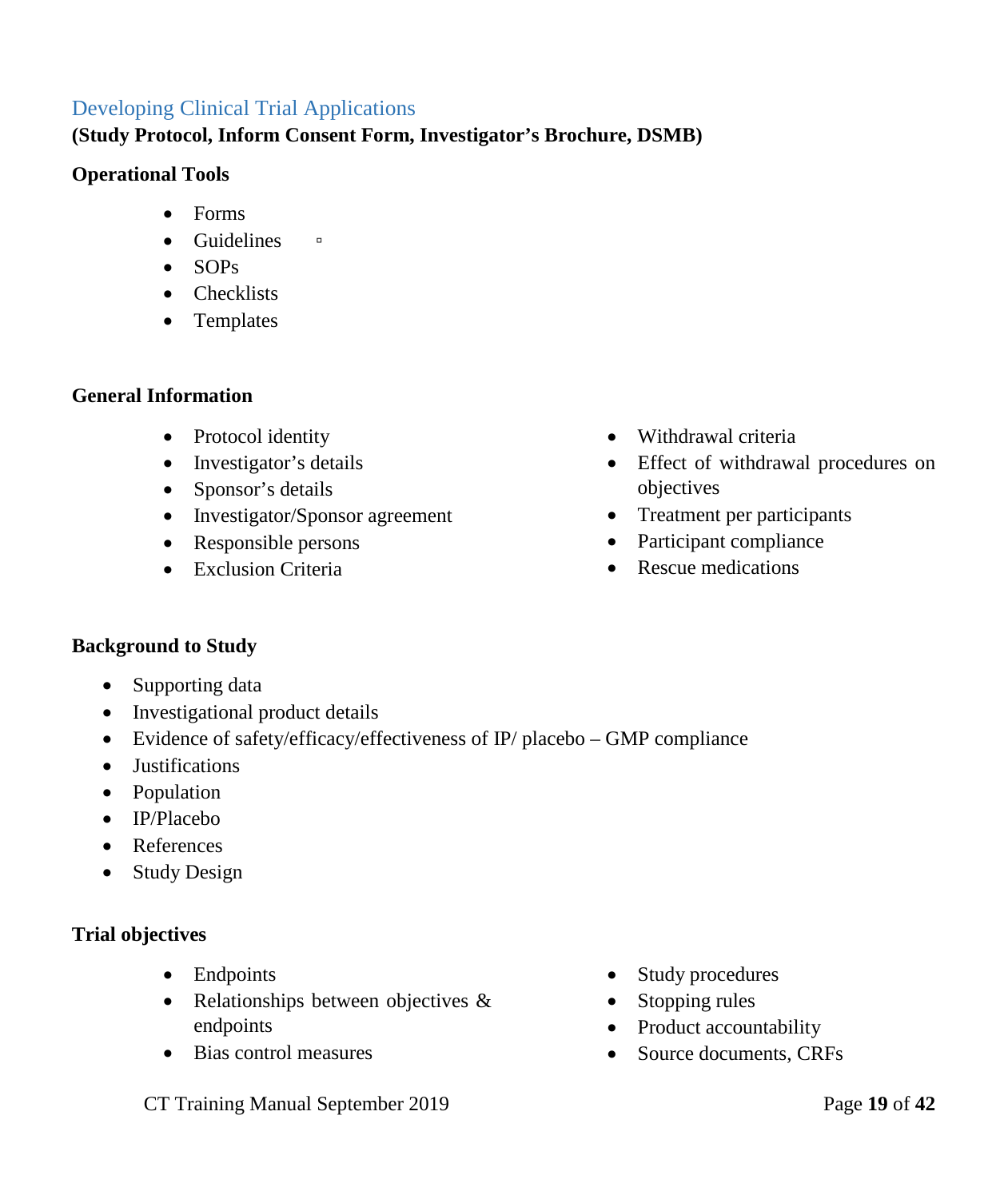### **Participants**

- Number
- Inclusion criteria
- Exclusion criteria
- Withdrawal criteria
- Effect of withdrawal procedures on objectives
- Treatment per participants
- Participant compliance
- Rescue medications (if any)

### Assessing efficacy and safety

- Efficacy
	- o Parameters
	- o Method & timing of recording parameters
	- o Analysis
- Safety
	- o Parameters
	- o Method & timing
	- o Analysis

#### **SAE Management**

- Definition
- Reporting structure
- Reporting timelines
- Forms
- Responsibilities

#### **Statistical methods**

- Sample size determination
- Stopping rules
- Data management
- Population for analysis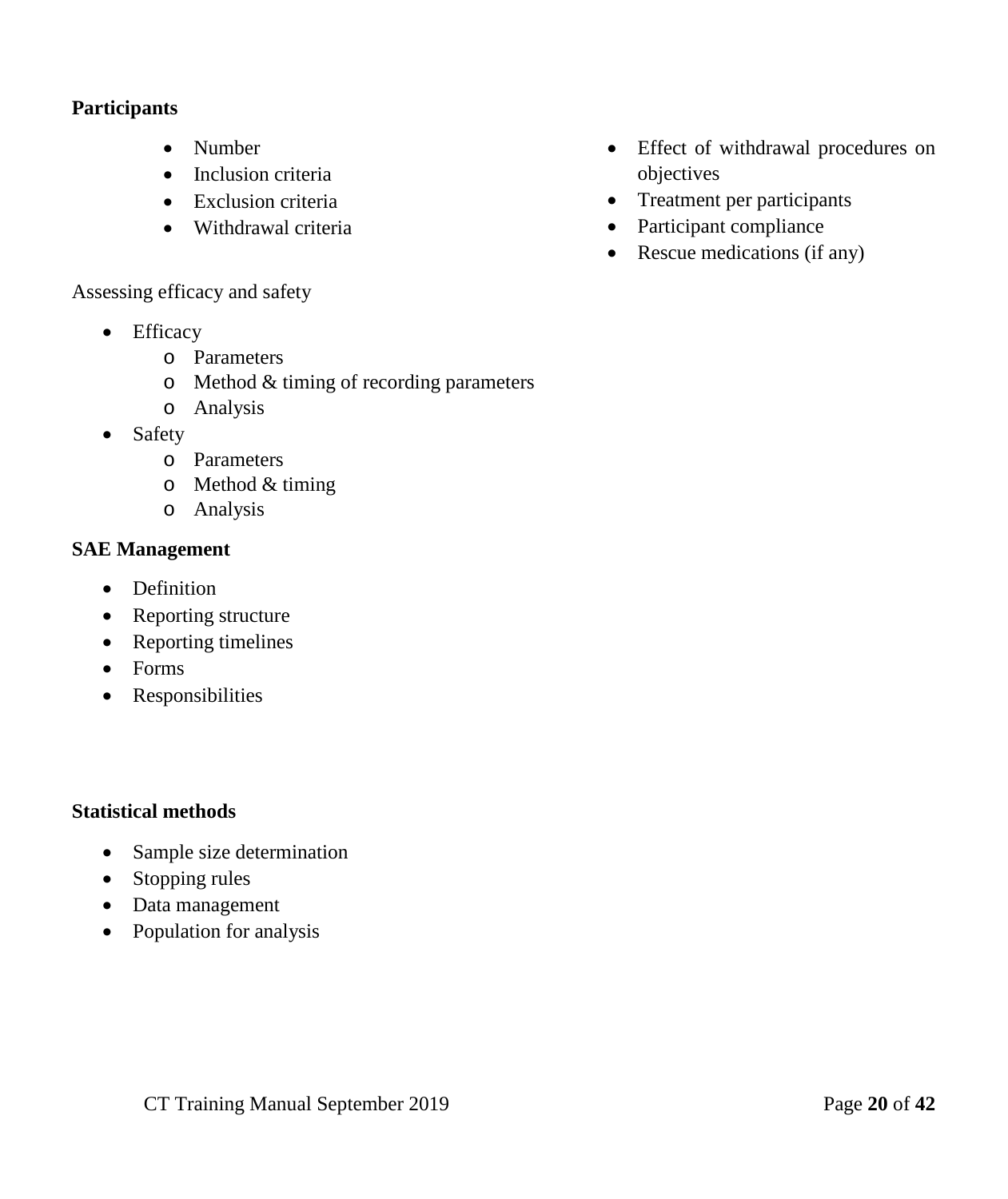# **Observing the Pharmacovigilance and Clinical Trials (PVCT) Committee Meeting**

Participants, as observers, of the Pharmacovigilance and Clinical Trials PVCT Committee meeting shall be able to appreciate the mandate of the PVCT which is to provide the Authority with on-going and timely medical and scientific advice on current and emerging issues related to clinical trials through

Regularly review and advise the Authority on the clinical trials system in Zimbabwe and make recommendations regarding its maintenance and improvement.

•

Perform causality assessment of Adverse Event (AE) reports relating to clinical trials presented to the PVCT by the Authority. Upon request Authority, the PVCT will make recommendations to the Authority regarding actions the Authority may take to resolve issues or concerns related to the conduct of clinical trials. The PVCT will also recommend to the governing Authority, based on information made available to it by the by the Authority on the need halt or suspend a clinical trial.

The PVCT may also recommend publication of case reports, their risk/benefit evaluations, recommendations and communications arising from the PVCT meetings that are deemed appropriate for medical and scientific journals with prior consent of the sponsor.

The PVCT may recommend educational programs and topics for investigators aimed at enhancing reporting of AEs and improving compliance to Good Clinical Practice (GCP) as recommended by the ICH (International Conference on Harmonization) Guidelines and Helsinki Declaration.

Advise the Authority periodically on the MCAZ guidelines for clinical trials and GCP.

Advise the Authority on clinical end points in the review of protocols submitted to the Authority.

Evaluation of final reports of clinical trials that have been approved by the Authority. Such evaluation will be based on the information provided to the PVCT by the Authority. Evaluations should be relevant to the risk/benefit implications for the trial in question.

Advise the Authority on issues relating to GCP and Good Laboratory Practice (GLP) inspections conducted.

Note: Each participant shall be required to sit in a PVCT meeting prior to which a nondisclosure and conflict-of-interest form shall be signed

# **Evaluation of Clinical Trial Applications**

#### **Objectives**

Participants shall be able to

- 1. Identify essential components of a CTA and the completeness of an application
- 2. Evaluate the under listed documents as per ICH GCP and applicable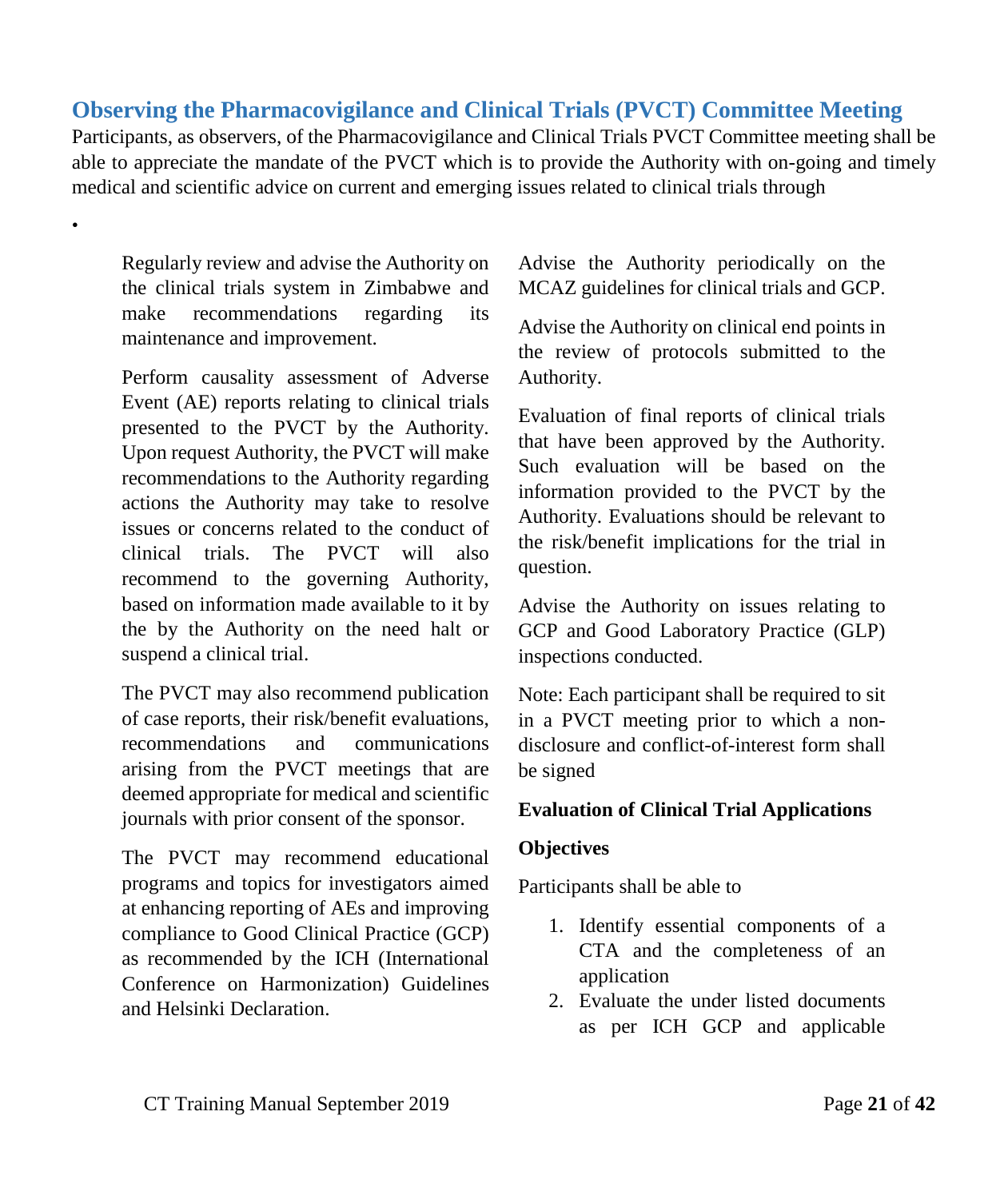country specific regulatory requirements

- 2.1 Protocol
- 2.2 Investigator's Brochure
- 2.3 Informed Consent Form
- 3. Identify lapses in a CTA

# **Clinical Trial Application (CTA) Screening/Pre-Assessment**

To facilitate effective and complete review of Clinical Trial Applications (CTAs), all CTAs should be screened for completeness before being processed for review. Availability of information required apart from permitting effective and holistic review also promotes optimal use of resources. If deficiencies are identified at screening, these should be duly communicated to the Applicant within the shortest possible time.

CT regulators (NRA) and ethics committees must develop and appropriate CT application system requirement. For example please refer to the MCAZ online CT application requirements. [https://e-ctr.mcaz.co.zw](https://e-ctr.mcaz.co.zw/)

# **Assessment of a Clinical Trial Protocol**

A protocol is "a document that describes the objective(s), design, methodology, statistical considerations and organization of a trial. The protocol usually also gives the background and rationale for the trial, but these could be provided in other protocol referenced documents. Throughout the ICH GCP Guideline, the term protocol refers to protocol and protocol amendments". The protocol describes how to treat and evaluate the trial participants; it serves as a reference for monitoring and auditing trial conduct, and it conveys the plan for analysing the data when the study is complete.

Institutional Review Boards (IRBs) or Ethics Committees and regulatory authorities use the protocol as the basis for approving whether a trial can be initiated. A wellconstructed protocol can ensure common understanding of the study objectives and procedures to be implemented, thereby improving quality and saving time and effort for those using it.

A protocol therefore is considered as the single-most important quality control tool for all aspects of a clinical trial; especially true in a multi-centre clinical trial, which requires collaboration in the research activities of many investigators and their staff at multiple institutions.

ICH requires that;

- Clinical trials be scientifically sound, and described in a clear, detailed protocol.
- A trial should be conducted in compliance with the protocol that has received prior institutional review board (IRB)/independent ethics committee (IEC) approval/favourable opinion.

Current best practice also requires regulatory review and approval for trial protocols before they are implemented.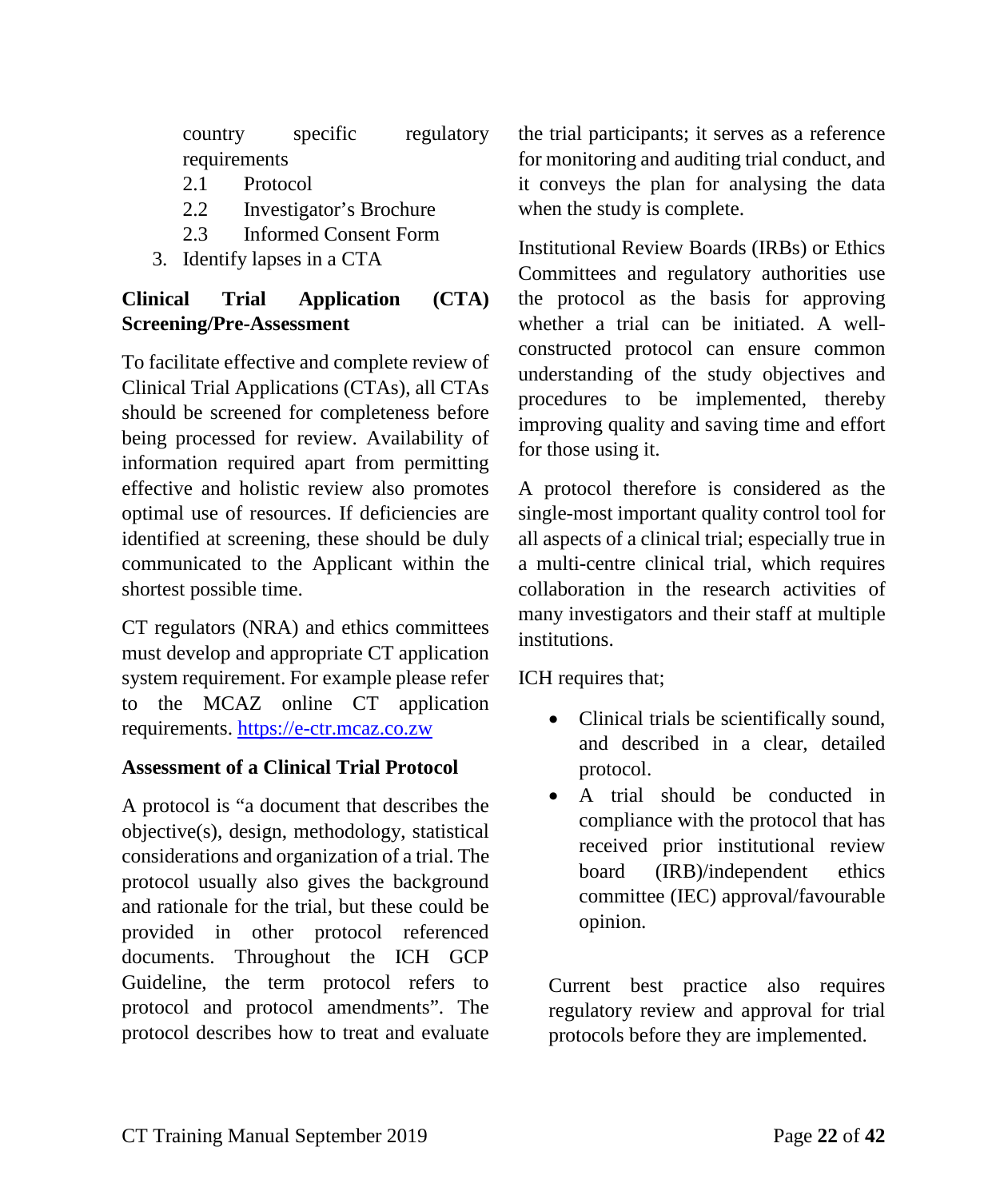# **Assessment of Informed Consent Forms**

The content of Informed consent forms for a medical product CT in humans must comply with the current local and international ethics guidelines such as CIOMS ethics guidelines etc. that have their origins from the Declaration of Helsinki. This includes written voluntary consent and provision for signing and dating, including aspects of ascent for minors etc.

### **Assessment of Suitability of the Investigational Product**

An investigational product is defined as "A pharmaceutical form of an active ingredient or placebo being tested or used as a reference in a clinical trial, including a product with a marketing authorization when used or assembled (formulated or packaged) in a way different from the approved form, or when used for an unapproved indication, or when used to gain further information about an approved use".

The investigational product is the pivot around which a clinical trial is conducted. It is therefore essential and critical for regulatory authorities to assess whether available nonclinical and clinical information on an investigational product is adequate to support the proposed clinical trial and is safe to be used in a proposed trial.

Information on the above is usually provided in the under listed documents;

- The Investigational product dossier (IPD)
- Investigator's brochure (IB) and
- The summary of product characteristics (SmPC).

These documents are comprehensive documents that summarize the body of information about an investigational product. They are critically important throughout the drug development process and must be updated with new information as it becomes available

#### **Investigational Product Dossier (IPD)**

The Investigational Product Dossier (IPD) is one of several pieces of Investigational Medicinal Product (IMP) related data required whenever the performance of a clinical trial is intended.

The IPD is one of the core documents that compose the CTA.

The IPD gives information on;

- the quality of the IP including reference products and placebos to be used in the clinical trial,
- data from non-clinical studies
- data from previous clinical trials
- its clinical use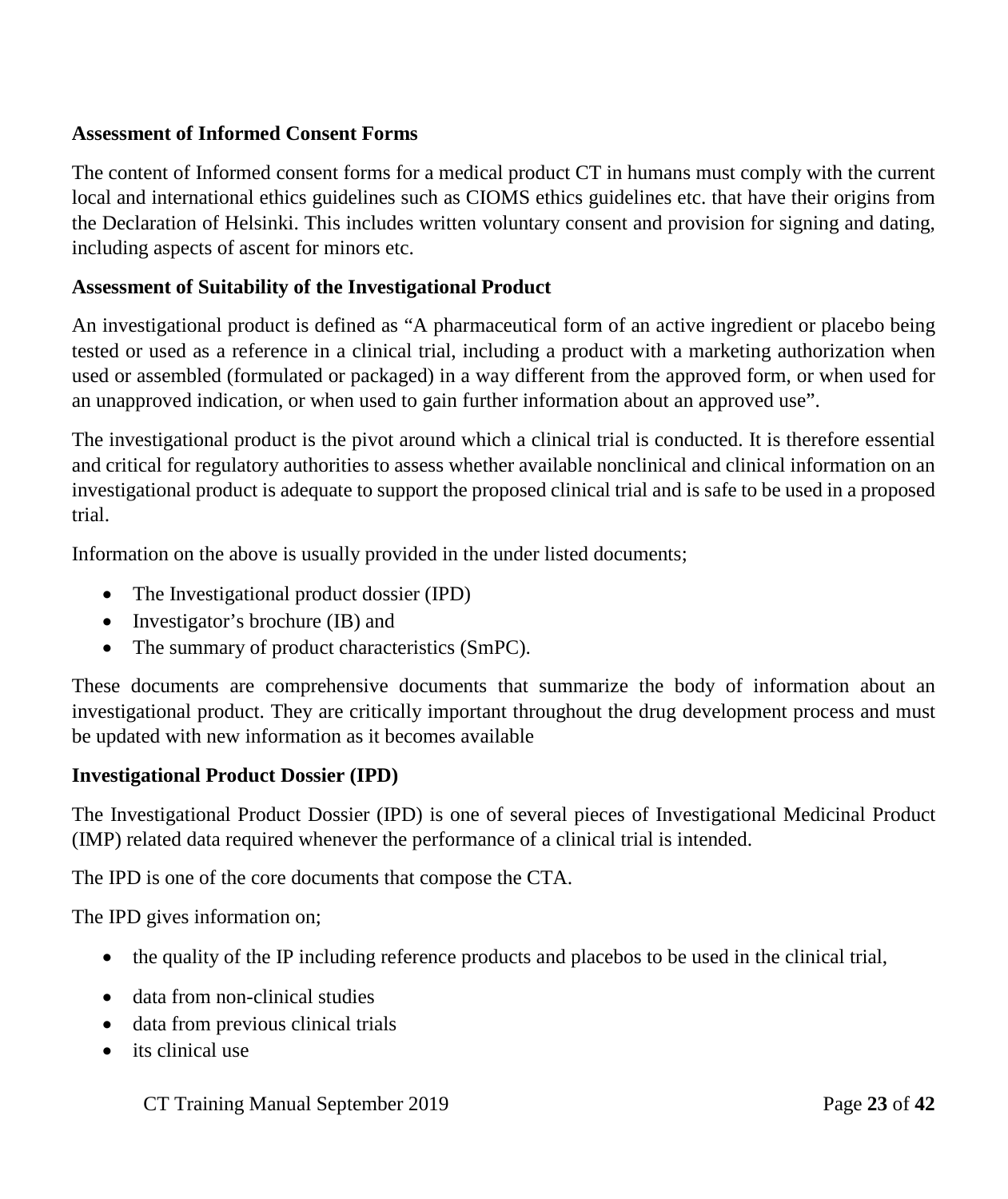The IPD uses the information above to evaluate the benefits and risks associated with the administration of an IP during the conduct of the clinical trial.

The Quality section of the IPD, describes all aspects of the Chemistry, Manufacturing and Control (CMC) of the product under investigation thus ensuring safety and establishing the scientific relevance of the IP along with already completed non-clinical and clinical studies. The nature of the information and the level of detail to be provided in an IPD vary depending on the product type (New Chemical Entity, Biologics, Cell and Gene Therapy Products) and the stage of clinical development. If information required is not available, it must be justified in the CTA.

An Applicant may cross-refer to the IB for the pre-clinical and clinical parts of the IPD.

# **Requirements for submission of information on the IP**

The requirements for information on the investigational products differ from country to country.

Generally, however, it is required that for non-marketed IPs, an IPD must be submitted with an IB for review. In some cases, an IB may be submitted with supporting documents outlining the chemistry, manufacturing and control (CMC) of the IP.

If an IP already has marketing authorization in the respective country, the information in SmPC is considered as adequate for the assessment of the IP. In this instance, the IPD and IB may not be required as it is envisaged that, information provided in the IB has been reviewed as part of the marketing authorization application. An IPD may also be waived depending on the phase of the clinical trial and knowledge accrued on the IP at the time of submission of the application e.g. late clinical development stage i.e. phase 3 and post phase 3 studies. In such cases submission of only IB will suffice. However, if a marketed product is being studied for a new use (i.e., a new indication), an IB specific to that new use should be prepared

#### **Other Guidelines include those for National Regulatory Agencies for clinical trials in Zimbabwe:**

#### **The Medicines Control Authority of Zimbabwe (MCAZ)**

The MCAZ is responsible for protecting public and animal health by ensuring that accessible medicines and allied substances and medical devices are safe, effective and of good quality through enforcement of adherence to standards by manufacturers and distributors. Its mandate of MCAZ is to protect public health ensuring that medicines and medical devices on the market are safe, effective and of good quality. The Medicines Control Authority of Zimbabwe (MCAZ) Pharmacovigilance and Clinical Trials (PVCT) was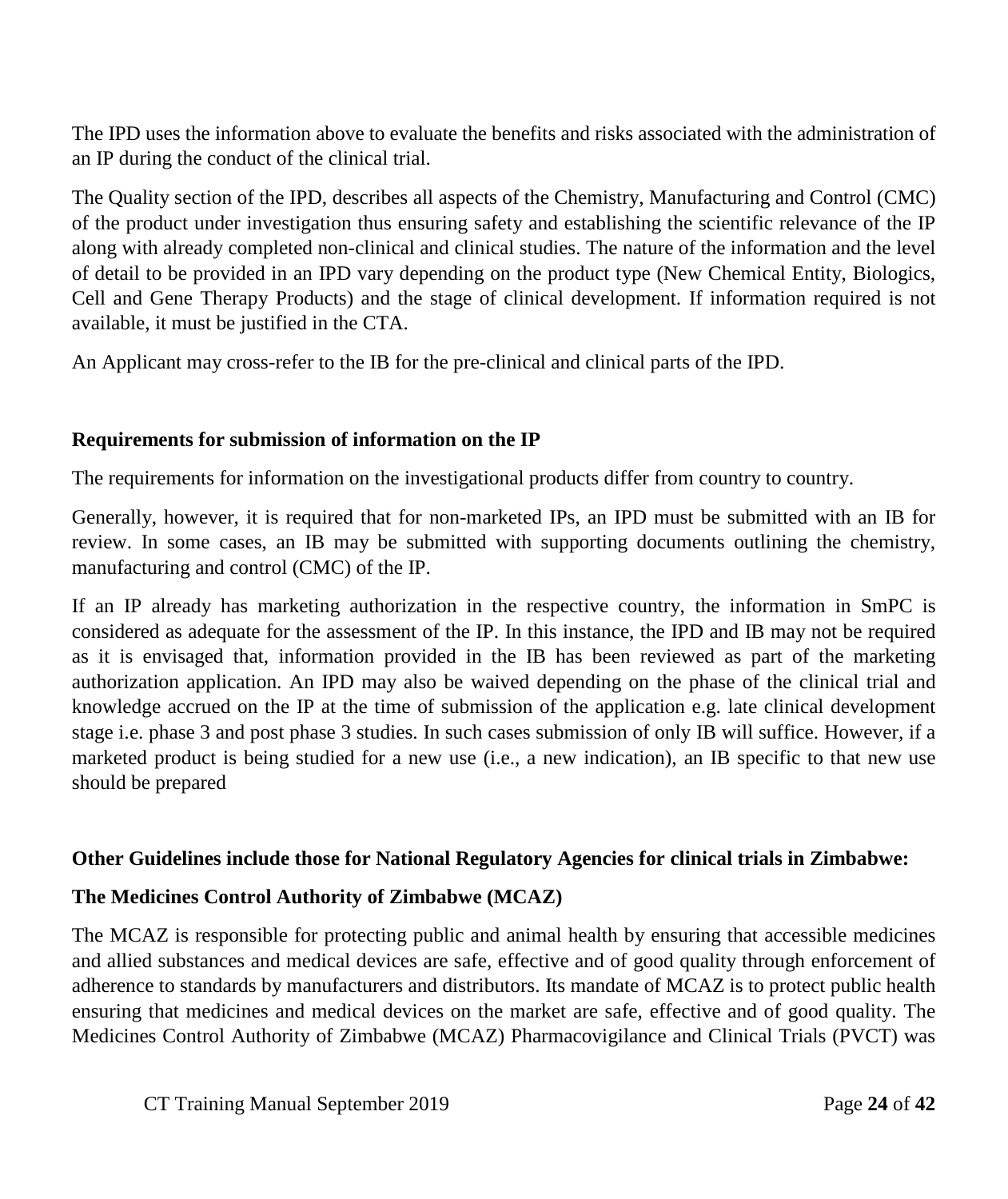awarded Regulatory Centres of Excellence (RCORE) status in Clinical Trials Regulation oversight, in collaboration with the Medical Research Council of Zimbabwe (MRCZ).

Visit http://www.mcaz.co.zw for more details.

# **The Medical Research Council of Zimbabwe (MRCZ)**

This is the National Ethics Committee (NEC) established in 1974 in terms of the Research Act of 1959 and Government Notice Number 225 of 1974 in order to provide health researchers and institutions which/in which health research is conducted, with independent ethical advice on research conducted by those researchers or by/within those institutions. The MRCZ is established and supported by the Government of Zimbabwe through the Ministry of Health and Child Welfare.

Visit http://www.mrcz.org.zw for more details.

The Research Council of Zimbabwe (RCZ) was established in 1986 to promote, direct, supervise and coordinate research. One of the major functions of RCZ is advising Government on issues of research for sustainable development. RCZ also provides an exceptional forum for interaction and discussion for the mutual benefit of Government, academia and industrialists.

Visit:<http://www.rcz.ac.zw/> for more details

The National Biotechnology Authority is established in terms of the National Biotechnology Act of 2006. Its functions are to support and manage biotechnology research, development and application in Zimbabwe.

# **Some Examples of National Regulatory Agencies**

#### **The Food and Drug Administration in the USA**

The US Food and Drug Administration is the largest of the world's drug regulatory agencies. It has a wide range of responsibilities for drugs, biologicals, medical devices, cosmetics and radiological products. The FDA consists of administrative, scientific and regulatory staff organised under the Office of the Commissioner.

Visit http://www.fda.gov/for more details

# **The European Medicines Agency in the EU**

The European Commission represents the 27 members of the EU. The Commission is working, through harmonisation of technical requirements and procedures, to achieve a single market in pharmaceuticals which would allow free movement of products throughout the EU. The European Medicines Agency

CT Training Manual September 2019 Page **25** of **42**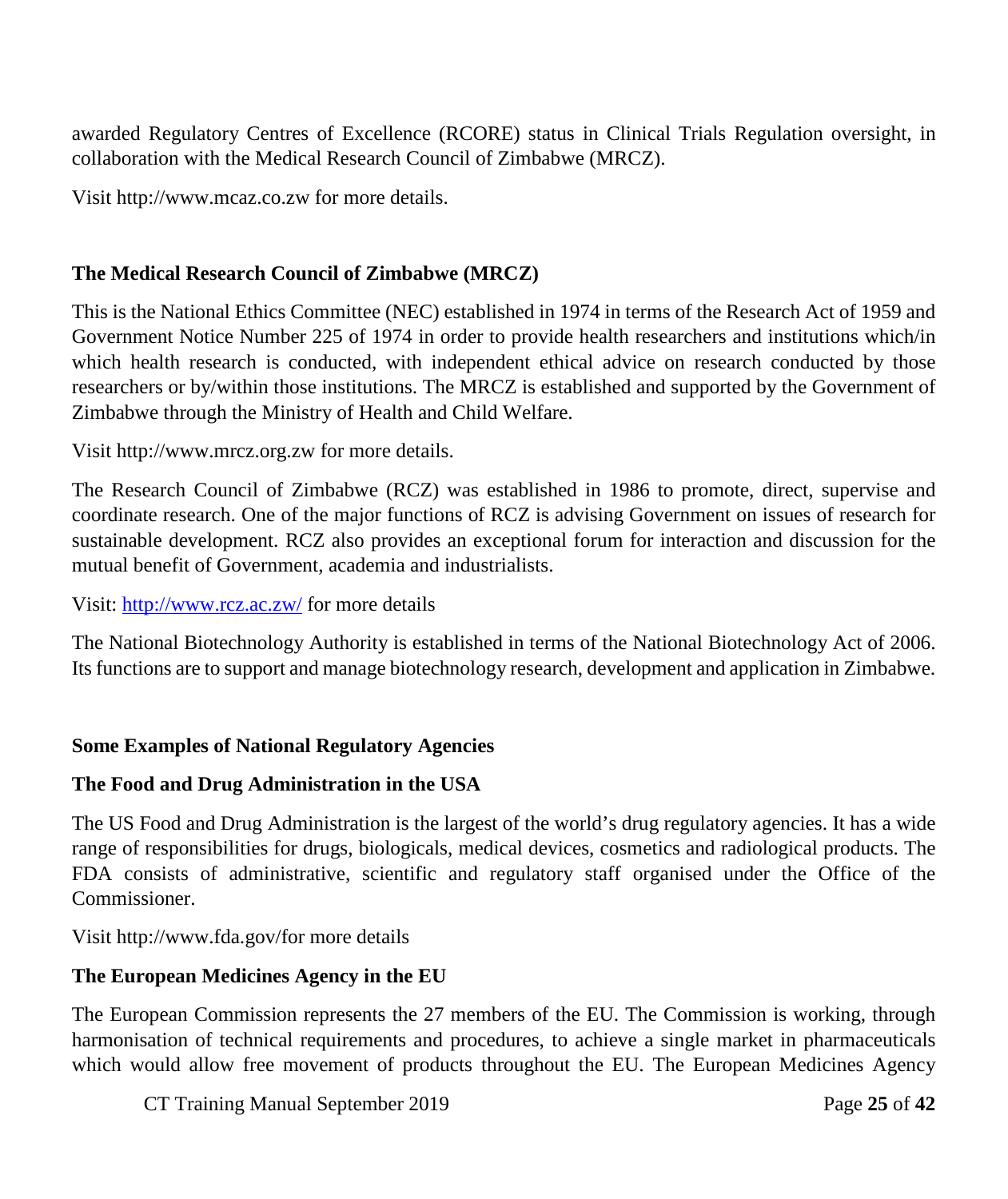(EMA) was established by the Commission. Technical and scientific support is provided by the Committee for Medicinal Products for Human Use (CHMP) of the EMA.

Visit http://www.ema.europa.eu for more details.

Each Member State has its own agency. For example, in the UK, the Medicines and Healthcare products Regulatory Agency is legally required to oversee domestic regulation.

Visit http://www.mhra.gov.uk for more details.

### **The Ministry of Health, Labour and Welfare in Japan**

The Ministry of Health, Labour and Welfare has responsibilities for approval and administration of drugs, medical devices and cosmetics in Japan. Technical and scientific support are provided by the Pharmaceuticals and Medical Devices Agency (PMDA) (which was established in April 2004 as a new administrative agency for scientific review for drug approval), and by the National Institute of Health Sciences (NIHS) and other experts from academia.

Visit http://www.mhlw.go.jp/english/index.html for more details.

### **The Food and Drugs Authority, Ghana**

It is the National Regulatory Authority, established in August 1997 to regulate food, drugs, food supplement, herbal and homeopathic medicines, veterinary medicines, cosmetics, medical devices, household chemical substances, tobacco and tobacco products. The FDA is also mandated to have regulatory oversight of clinical trials in Ghana. The FDA, Ghana, was awarded Regulatory Centres of Excellence (RCORE) status in Clinical Trials Regulation oversight, in collaboration with the University Of Ghana School Of Public Health.

The FDA was also awarded RCORE in Medicines Registration. Visit http://www.fdaghana.gov.gh for more details.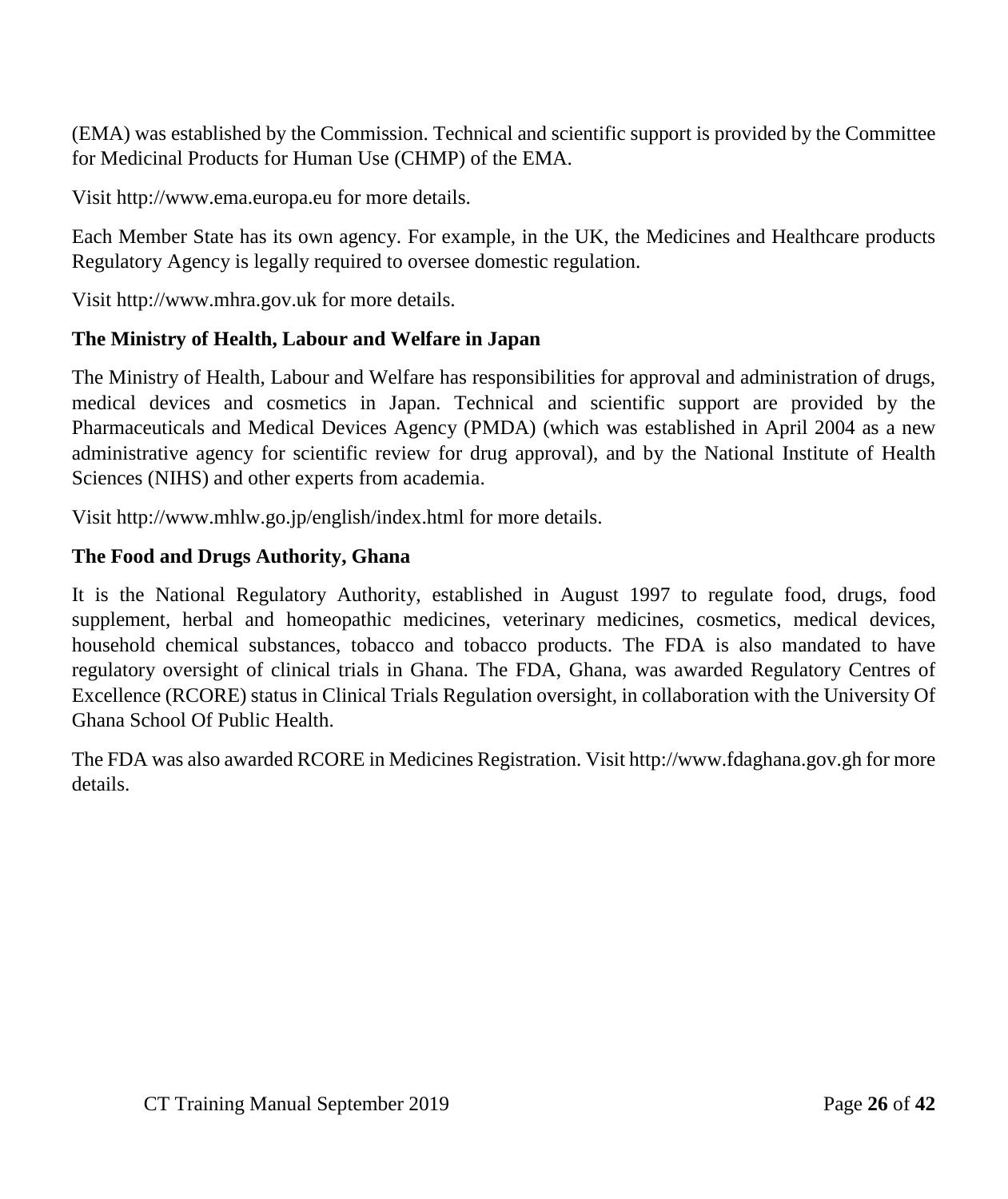# **Module 3: GCP Inspection and report Writing.**

# **Objectives**

Participants shall be able to:

- Apply the necessary knowledge and skills required to ensure the application of ethical principles and good clinical practices in biomedical research being conducted locally
- Ensure the appropriate application of international standards in the evaluation and monitoring of clinical trials.
- Prioritize clinical trial sites for GCP inspections
- Able to use the GCP checklist as a guide during inspections in order to harmonize/standardize procedures.
- Grade GCP observations/findings made during inspections
- Assign responsibilities to these observations made with respect to the study team
- Make appropriate recommendations to the study team after GCP inspections
- Take the necessary regulatory actions against the site/study when necessary

Participants should familiarize themselves with the GCP inspection guide before the scheduled inspection. Any questions on it should be discussed with the facilitator.

- Using the guide as a checklist, each participant must note down his/her observations during the inspection.
- Using the grading provided in the GCP inspection guide grade the observations/ inspection findings you have made with appropriate justifications in line with ICH E6 (R2). Appropriate references from the ICH E6 (R2) and the relevant national guidelines should be provided for all observations made.
- Assign responsibilities to the observations made.
- Make a general recommendation on the site's compliance to GCP.
- What action should be taken based on your recommendation above?

Below are a number of risk factors that may influence decisions to conduct an inspection at a clinical trial site,

- The phase of the clinical trial
- The nature of the investigational product
- The market authorization status of the investigational product
- The population under study
- The study design
- Capacity of trial site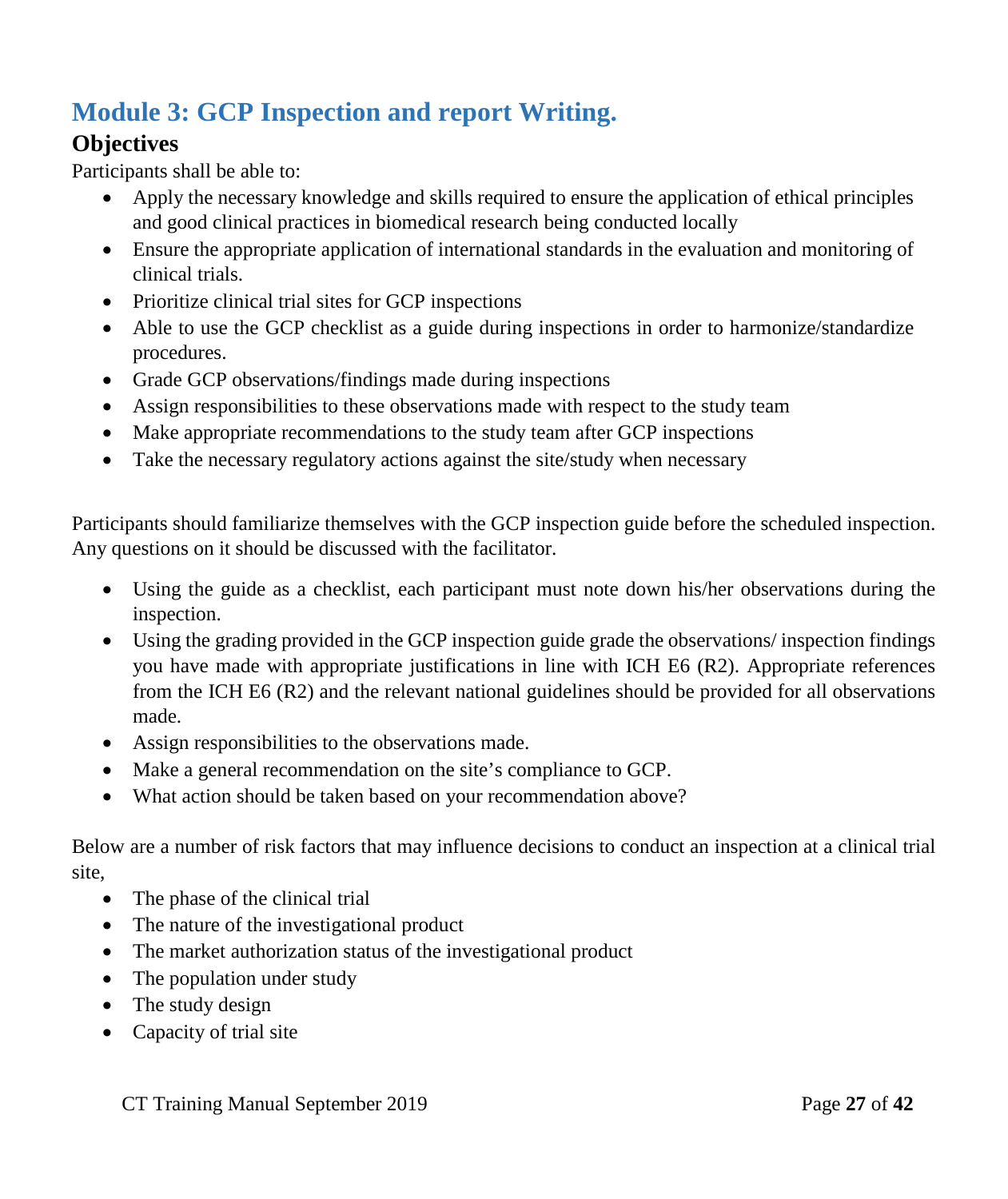• Previous experience of the regulator with sponsor/principal investigator with respect to compliance to GCP requirements.

*Develop a risk assessment scale/algorithm for the above and explain how the scale you have developed will influence how you will prioritize GCP inspections for your institution*.

Good Clinical Practice: A standard for the design, conduct, performance, monitoring, auditing, recording, analyses, and reporting of clinical trials that provides assurance that the data and reported results are credible and accurate, and that the rights, integrity, and confidentiality of trial subjects are protected.

Clinical trials, conducted within the European Union, must comply with the requirements of the 'Clinical Trial Directive' and GCP Directive 2005/28/EC. According to Directive 2001/83/EC all clinical trials included in marketing authorisation applications in the European Union, irrespective of their geographical location, are required to be conducted in accordance with the GCP and ethical principles equivalent to those of Directive 2001/20/ EC.

Any clinical trial included in the application could be subject to inspection. Compliance by an applicant or marketing-authorisation holder (MAH) with GCP and the other provisions of a marketing authorisation for medicinal products for administration to humans will be assessed by the EU/EEA Inspectorates when the Committee for Medicinal Products for Human Use (CHMP) considers it necessary. The CHMP may request inspections in EU/ EEA and also in third countries (i.e. countries outside the EU/EEA).

The inspections are usually requested during the initial review of a marketing authorization application (MAA), but could be raised post-authorization (e.g. inspection of studies conducted or completed as part of the condition of a marketing authorization, a new indication, a new pharmaceutical form or because of concerns arising from the studies previously submitted).

Different types of GCP inspections may be requested by the CHMP. The scope of these inspections may vary according to the objectives and the focus of the inspections. These inspections may be routine or may be triggered by issues arising during the validation of the pivotal clinical trials submitted to the European Medicines Agency (herein after 'the Agency') or during the assessment of the dossier by the assessors or by other information such as previous inspection experience.

A routine inspection is an inspection carried out as a routine surveillance of GCP compliance in the absence of specific trigger elements.

A triggered inspection is an inspection requested because there is a concern due to either the actual issues observed or the potential impact of deviations from GCP on the conduct of the study as a whole or at a particular site. In general, the CHMP request for a GCP inspection is focused on the most important trials involved in the application.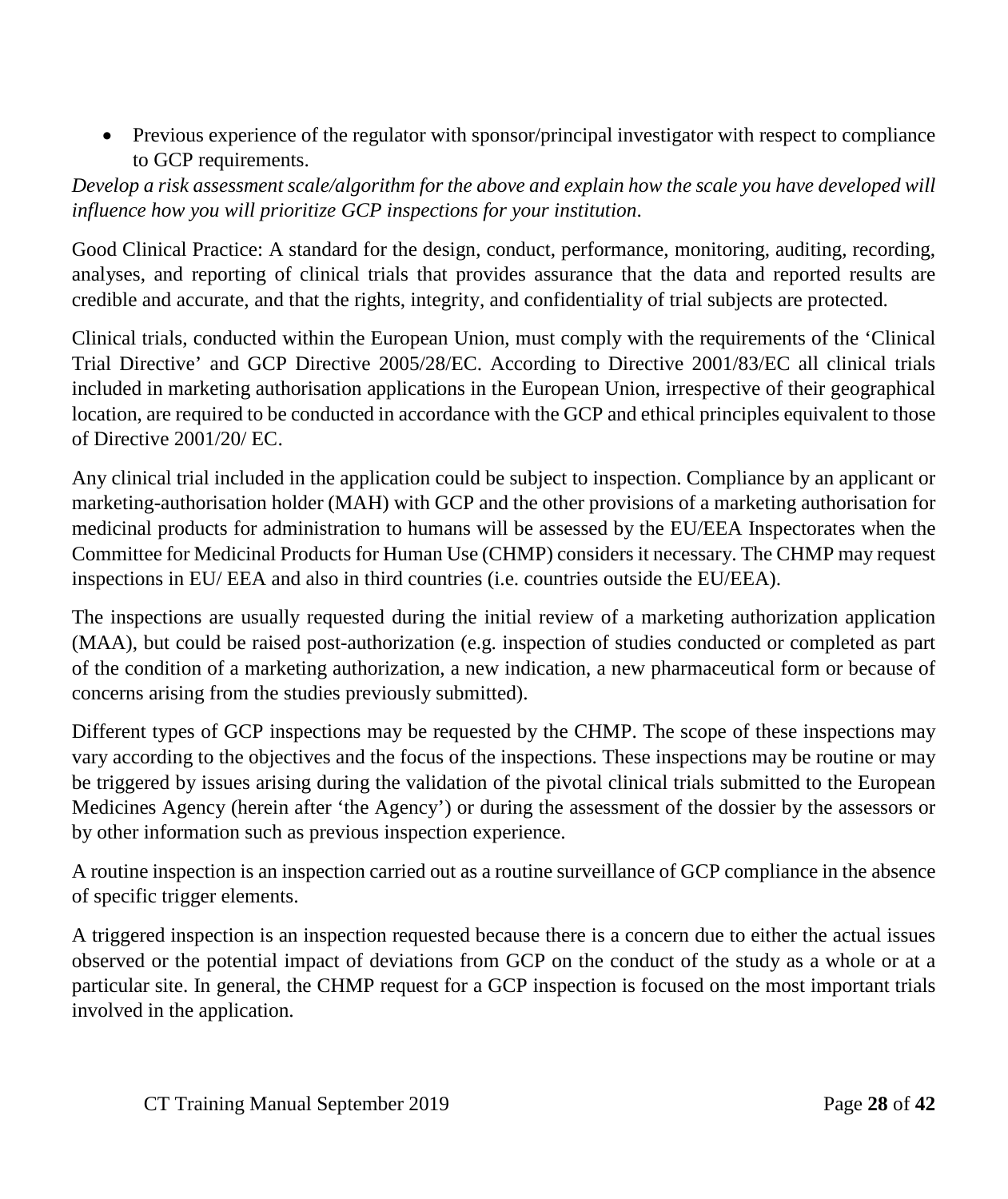The objectives of a GCP inspection requested by the CHMP are:

- To determine whether the trial was conducted in accordance with applicable regulatory requirements which include local regulations and ethical standards, and the CPMP/ICH/135/95 Note for Guidance on GCP (ICH-GCP), Directive 2001/83/EC as amended and Directive 2001/20/EC
- To provide answers to questions arising from the assessment process:
- To determine whether the data submitted in the dossier are credible and accurate.

The findings or failures to comply with GCP are presented formally to the representatives of the inspected entity and the sponsor/applicant of the trial in the inspection report (IR). Any response from the inspected entity and the sponsor is considered and the process is completed with the issuing of the IR and its addenda to the Agency. If the outcome of the inspection is negative (GCP non-compliance and/or invalid data), the CHMP can take any necessary regulatory action, which may involve the refusal to authorize the product or the indication submitted, etc.

The grading of each finding is entered as classified in the IR. The findings are classified by the GCP Inspectors as "critical", "major" and "minor"

**Critical:** Conditions, practices or processes that adversely affect the rights, safety or wellbeing of the subjects and/or the quality and integrity of data. Critical observations are considered totally unacceptable. Possible consequences: rejection of data and/or legal action required. Observations classified as critical may include a pattern of deviations classified as major, bad quality of the data and/or absence of source documents. Manipulation and intentional misrepresentation of data belong to this group.

**Major:** Conditions, practices or processes that might adversely affect the rights, safety or well-being of the subjects and/or the quality and integrity of data. Major observations are serious findings and are direct violations of GCP principles. Possible consequences: data may be rejected and/or legal action required. Observations classified as major, may include a pattern of deviations and/or numerous minor observations.

**Minor**: Conditions, practices or processes that would not be expected to adversely affect the right, safety or well-being of the subjects and/or the quality and integrity of data. Possible consequences: observations classified as minor, indicate the need for improvement of conditions, practices and processes. Many minor observations might indicate a bad quality and the sum might be equal to a major finding with its consequences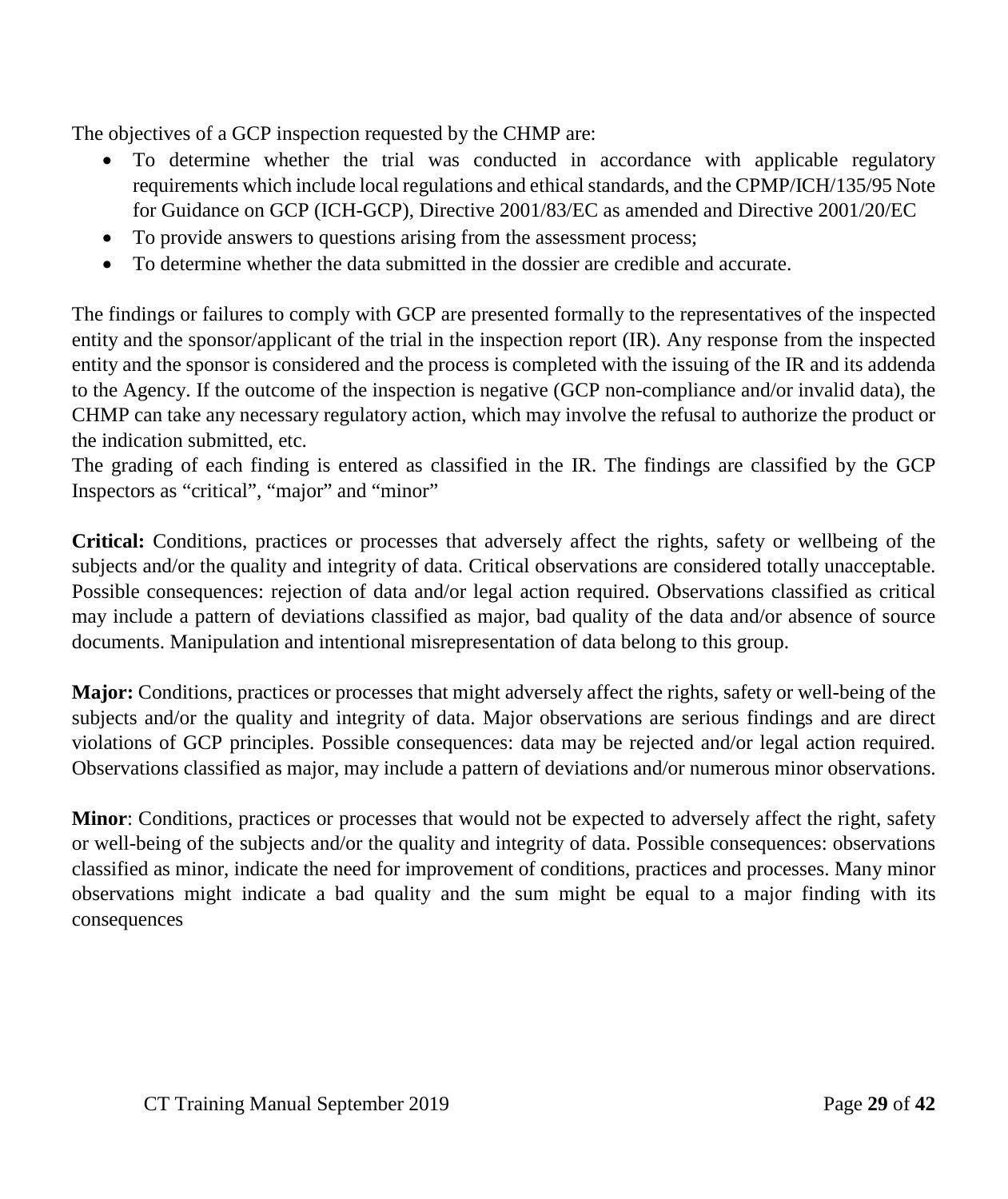# Module 4: Adverse Events and Safety Monitoring (Pharmacovigilance)

# **Adverse Events**

# **Objectives**

- At the end of this session, participants should be able to:
- Know the components of adverse event reporting form (CIOMS 1 form) and the annual progress report form
- Understand the criteria for assessing seriousness criteria to adverse events received from clinical trial sites.
- Appreciate the important of phase IV studies and post approval safety monitoring
- Understand aggregate reporting (PSUR/PBRERs) and risk minimization activities

# Definitions of Adverse Events, Adverse Drug Reactions and Serious Adverse Events (SAE)

**Adverse Event (AE**) Any untoward medical occurrence in a patient or clinical investigation subject administered a pharmaceutical product and which does not necessarily have a causal relationship with this treatment. An adverse event (AE) can therefore be any unfavourable and unintended sign (including an abnormal laboratory finding), symptom, or disease temporally associated with the use of a medicinal (investigational) product, whether or not related to the medicinal (investigational) product.

**Serious Adverse Event (SAE) or Serious Adverse Drug Reaction (Serious ADR)** Any untoward medical occurrence that at any dose: - results in death, - is life-threatening, - requires inpatient hospitalization or prolongation of existing hospitalization, - results in persistent or significant disability/incapacity, or - is a congenital anomaly/birth defect.

**Unlisted (Unexpected) Adverse Event** An adverse event is considered unlisted if the nature or intensity is not consistent with the applicable product reference safety information. For a study drug, the expectedness of an adverse event will be determined by whether or not it is listed in the Investigator's Brochure.

**SUSAR** Suspected Unexpected Serious Adverse Reaction

# **The Importance of reporting Adverse Events**

The purpose of expedited reporting is to make regulators, investigators ethics committees aware of new important information on serious reactions. It is required for all unexpected adverse events.

CT Training Manual September 2019 Page **30** of **42**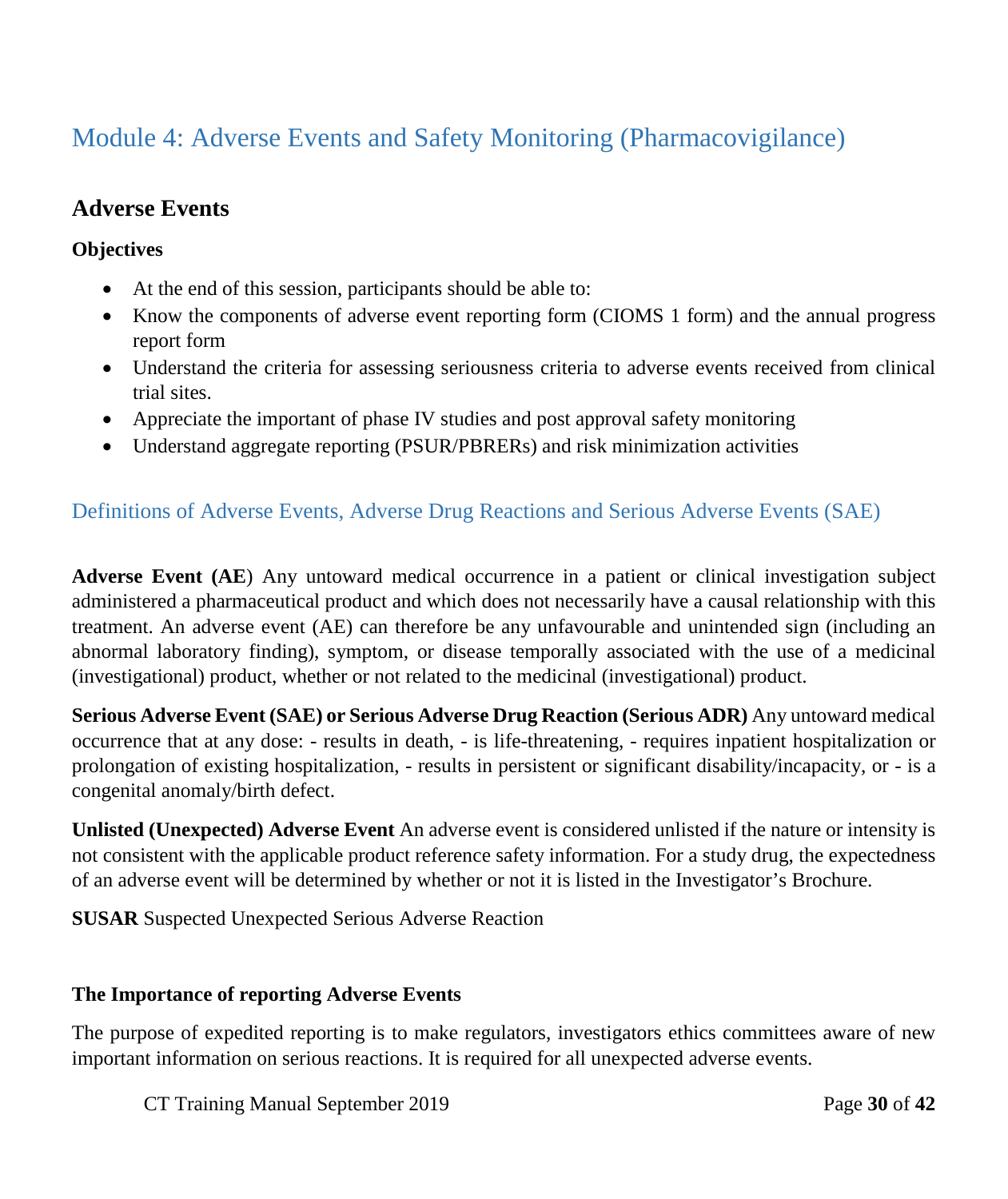The investigator has certain responsibilities for immediate reporting (within 24 hours) of all serious adverse effects (SAEs) to the sponsor followed by detailed written reports. The sponsor should keep all records of SAEs and notify competent regulatory authorities and where appropriate the ethics committee that approved the trial.

There are specific requirements for reporting suspected unexpected serious adverse (drug) reactions (SUSARs) for clinical trials of an investigational medicinal product (CTIMPs).

All SUSARs must be reported to the regulator within specific timelines:

Fatal or life-threatening SUSARs: The regulator must be notified of the initial report, irrespective of the amount of information, as soon as possible, but no later than seven calendar days after first knowledge by the research team that the case qualifies as a SUSAR. Additional information, if required, must be obtained by the research team urgently and as complete a report as possible must follow within eight additional calendar days

# **All other SUSARs**

A complete report needs to be filed as soon as possible but no later than the minimum criteria for reporting as applicable regulatory guidelines in each respective NRA.

# **Process of reporting Adverse Events**

It is the responsibility of the investigator to collect all AEs (both serious and non-serious). The computer algorithms to assign a probable cause

# **Verbal autopsies**

A verbal autopsy (VA) is a method of gathering deaths are undocumented health information about a deceased individual to determine his/her cause of death. Health information and a description of events prior to death are acquired from conversations or inter-views with a person or persons familiar with the deceased and analysed by health professionals or computer algorithms to assign a probable cause of death. Verbal autopsy is use in settings where deaths are undocumented.

AE/SAE form will need to be completed in the case of death.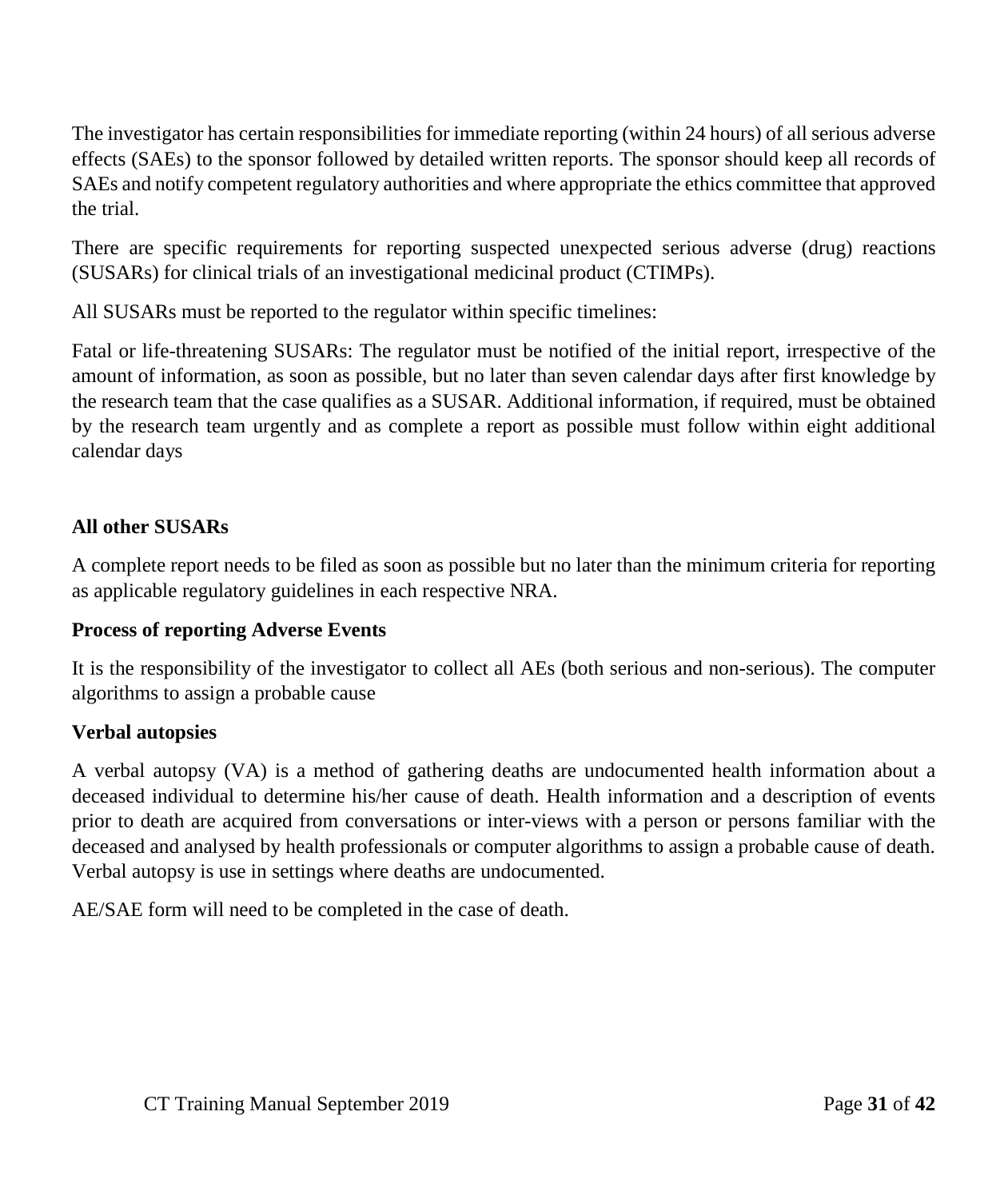# **Post Marketing Approval & Phase IV Safety Monitoring**

- 1. Public health impact of adverse drug reactions
- 2. Requirements to strengthening Pharmacovigilance:
	- 2.1 Resources
	- 2.2 Law
	- 2.3 Science
- 3. Pharmacovigilance Regulation
- Promote and protect public health by reducing burden of ADRs and optimizing the use of medicines:
	- 3.1 Clear roles and responsibilities
	- 3.2 Science based (move up hierarchy)
	- 3.3 Risk based/proportionate
	- 3.4 Increased proactivity/planning
	- 3.5 Reduced duplication/redundancy
	- 3.6 Integrate benefit and risk
	- 3.7 Communication and transparency
- 4. Addresses almost all Pharmacovigilance activities
	- 4.1 Authorization requirements
	- 4.2 Risk Management Plans
	- 4.3 PSURs
	- 4.4 Scientific Committees
	- 4.5 Transparency and communication
	- 4.6 Coordination of inspections
	- 4.7 Audits
	- 4.8 Effectiveness of risk minimization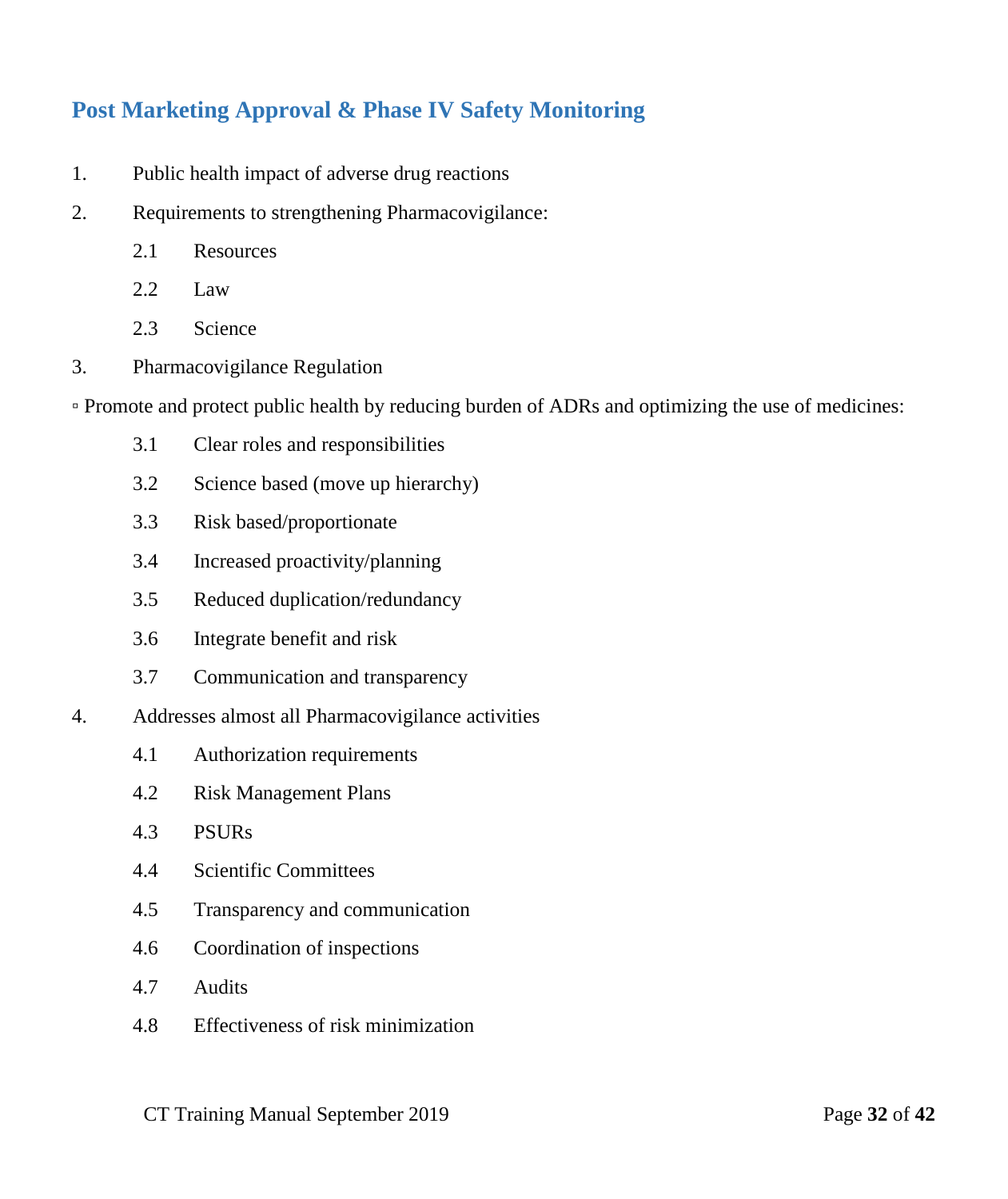- 4.9 ADR reporting
- 5. Post-authorization safety studies
	- `5.1 Definition
	- 5.2 General guidance and requirements
	- 5.3 Good vigilance practice guidance
	- 5.4 Clinical trial
	- 5.5 Non-interventional study
- 6. Reporting of Pharmacovigilance data
	- 6.1 Data relevant to the risk benefit balance
	- 6.2 Reporting of ADRs:
	- 6.3 Timelines for serious and non-serious ADRs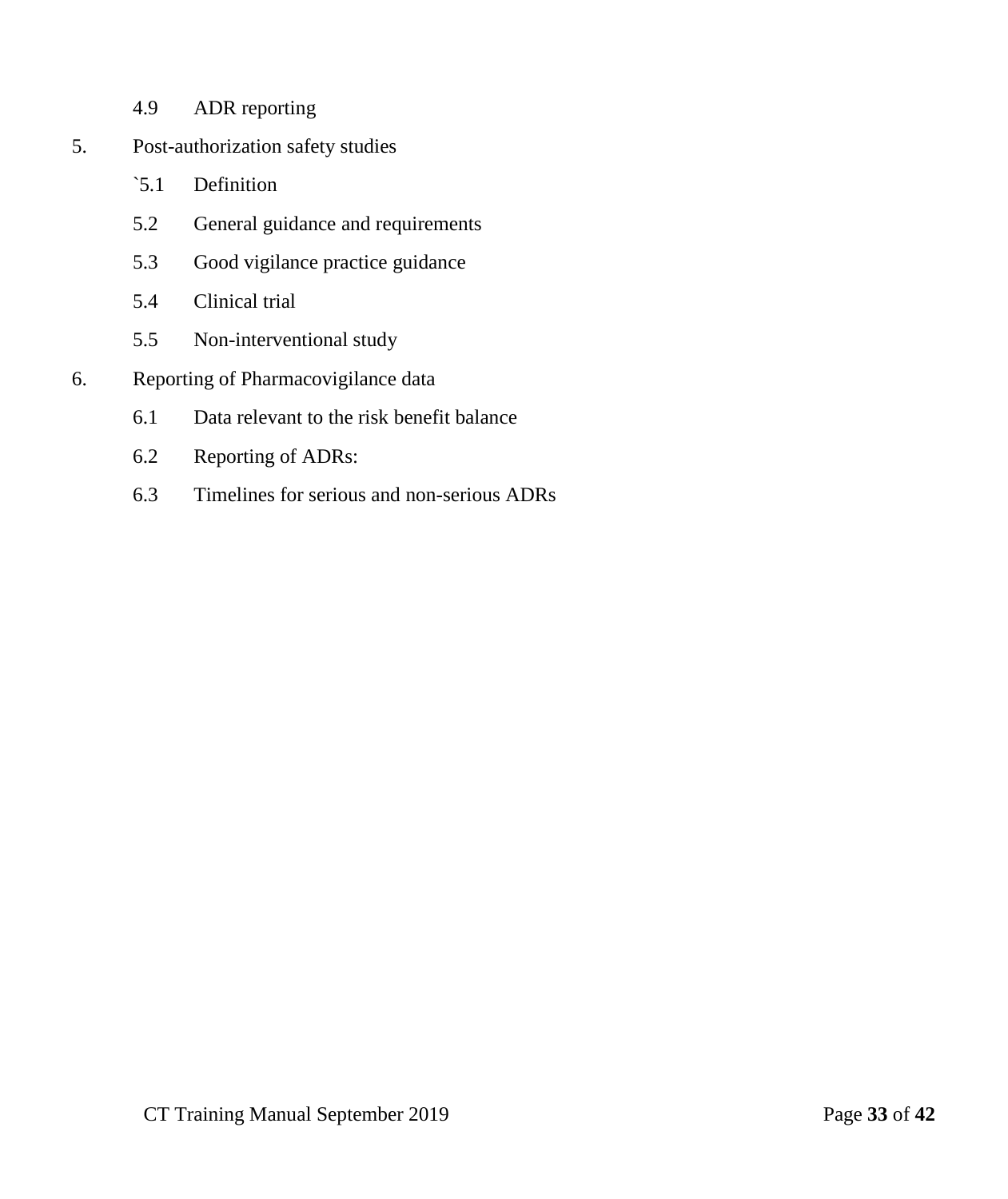# **Reporting from Clinical Trial Sites**

# **Objectives**

Participants will be able to

- Identify the different types of reports expected to be submitted from trial sites (AE/SAE reports, trial progress reports, DSMB reports, trial close-out reports, final trial report)
- Appreciate the need to submit these reports
- Apply knowledge and skills acquired to assess these reports as per ICH GCP and applicable national regulatory requirements.
- Identify issues/lapses with respect to submitted reports
- Make the necessary recommendations to the trial team as well as take the necessary actions against the site/trial.

This session will be in the form of debate with participants being put into groups to debate the motion:

Debaters must address issues such us

- Types or reports required/not required with respect to the respective stages in the lifecycle.
- Justification for "a" above.
- The mode/format/tools/alternatives for reporting.
- Timelines for reporting
- Impact of listed reports/alternatives on data quality and participant safety
- . Persons responsible for reporting

Hint: The facilitator must have access to the national ref. Persons/authorities to whom respective reports/ porting requirements, formats and timelines to guide discussions after the debate.-

#### **Risks Management and Signal Detection**

The aim of this Session is to introduce how project risks can be identified and managed during a clinical trial.

By the end of the Session you will be able to:

- understand the concept of risk in general and as applicable
- develop a methodology to evaluate (quantify) the risk applicable to clinical trials
- describe the control (management) of risk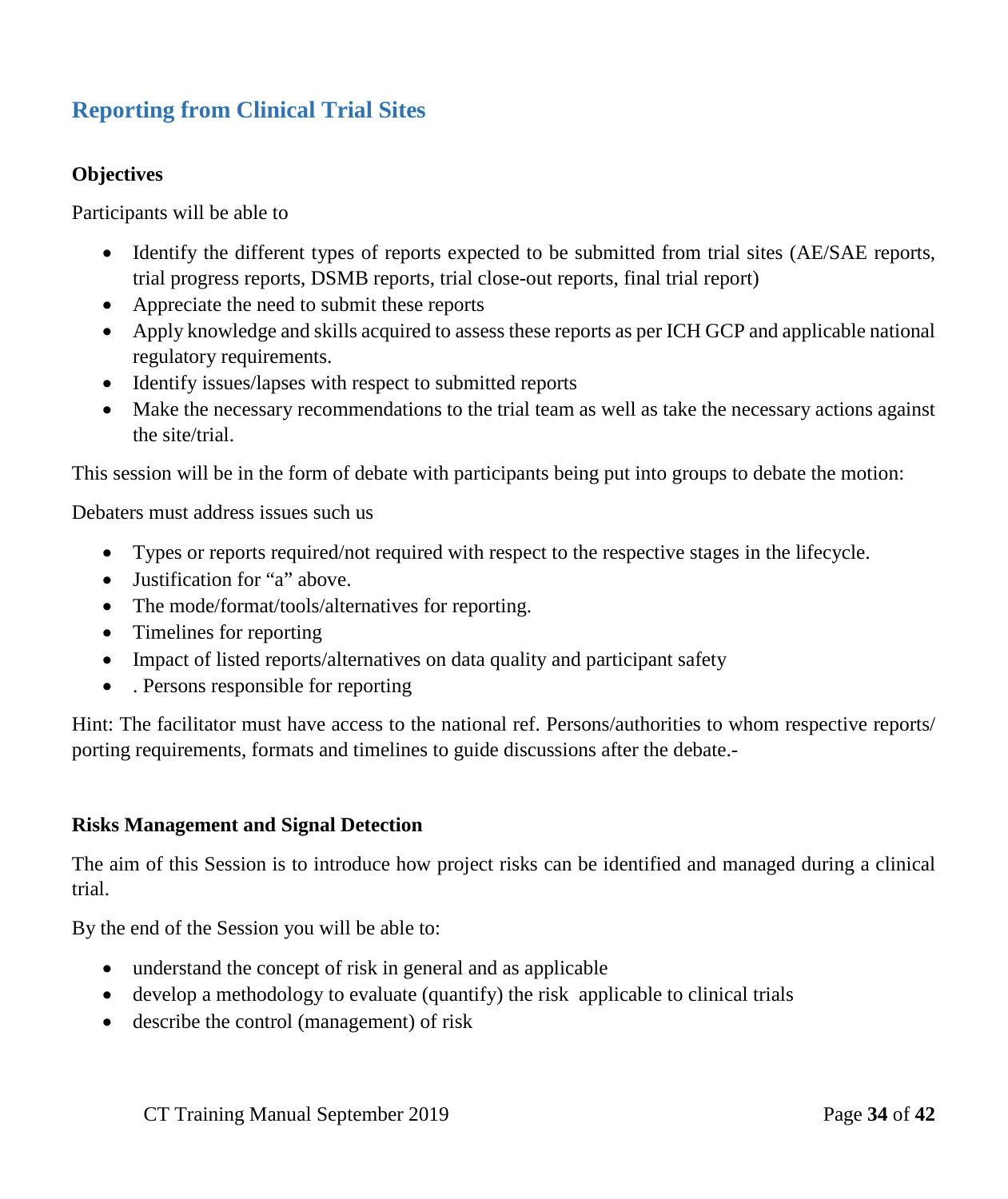- list the sources of risk in clinical trials including:
- develop a system for documenting risk
	- o development of a process to identify risks
	- o describing the techniques used to systematically identify risks
- describe the types of responses to risks
- review the risk element associated with contracts  $\cdot$
- recognise risk management as key to success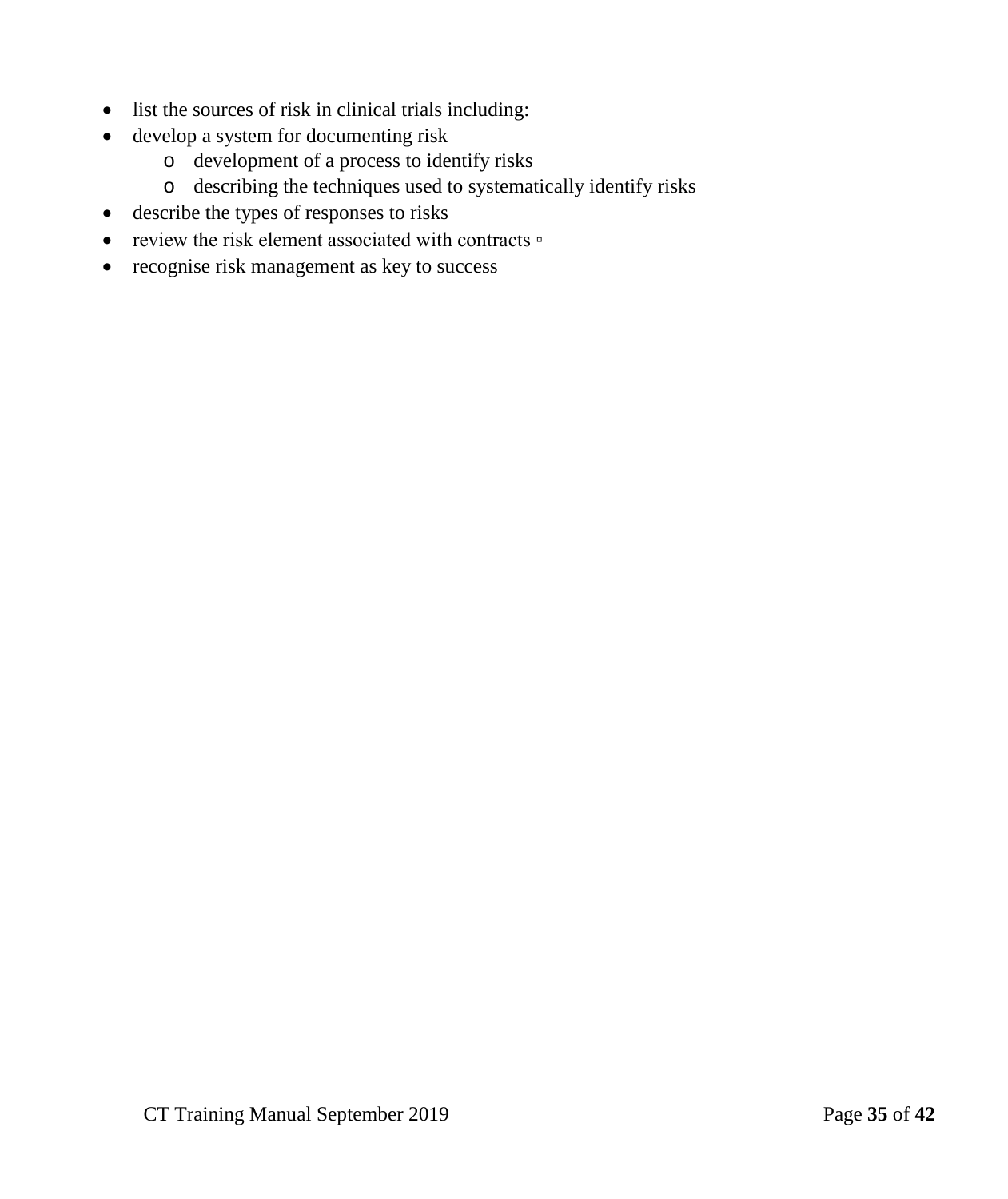# **GLOSSARY**

**Adverse Drug Reaction (ADR)** In the preapproval clinical experience with a new medicinal product or its new usages, particularly as the therapeutic dose(s) may not be established: all noxious and unintended responses to a medicinal product related to any dose should be considered adverse drug reactions. The phrase responses to a medicinal product means that a causal relationship between a medicinal product and an adverse event is at least a reasonable possibility, i.e. the relationship cannot be ruled out. Regarding marketed medicinal products: a response to a drug which is noxious and unintended and which occurs at doses normally used in man for prophylaxis, diagnosis, or therapy of diseases or for modification of physiological function (see the ICH Guideline for Clinical Safety Data Management: Definitions and Standards for Expedited Reporting).

**Adverse Event (AE)** Any untoward medical occurrence in a patient or clinical investigation subject administered a pharmaceutical product and which does not necessarily have a causal relationship with this treatment. An adverse event (AE) can therefore be any unfavourable and unintended sign (including an abnormal laboratory finding), symptom, or disease temporally associated with the use of a medicinal (investigational) product, whether or not related to the medicinal (investigational) product.

**Amendment (to the protocol)** See Protocol Amendment.

**Applicable Regulatory Requirement(s)** Any law(s) and regulation(s) addressing the conduct of clinical trials of investigational products.

**Approval (in relation to Institutional Review Boards)** The affirmative decision of the IRB that the clinical trial has been reviewed and may be conducted at the institution site within the constraints set forth by the IRB, the institution, Good Clinical Practice (GCP), and the applicable regulatory requirements.

**Audit** A systematic and independent examination of trial related activities and documents to determine whether the evaluated trial related activities were conducted, and the data were recorded, analysed and accurately reported according to the protocol, sponsor's standard operating procedures (SOPs), Good Clinical Practice (GCP), and the applicable regulatory requirement(s).

**Audit Certificate** A declaration of confirmation by the auditor that an audit has taken place.

**Audit Report** A written evaluation by the sponsor's auditor of the results of the audit.

**Audit Trail** Documentation that allows reconstruction of the course of events.

**Blinding/Masking** A procedure in which one or more parties to the trial are kept unaware of the treatment assignment(s). Single-blinding usually refers to the subject(s) being unaware, and double-blinding usually refers to the subject(s), investigator(s), monitor, and, in some cases, data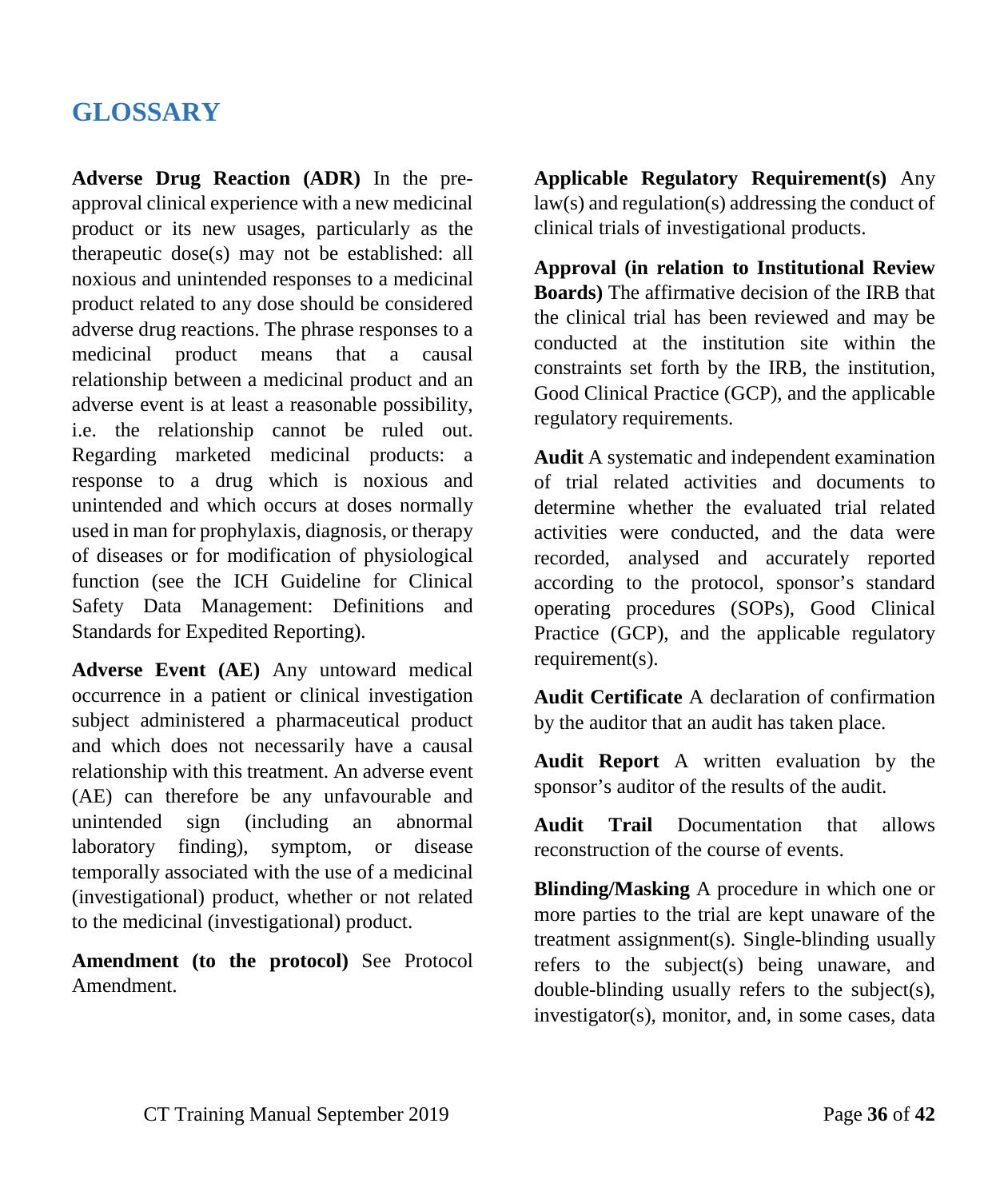analyst(s) being unaware of the treatment assignment(s).

**Case Report Form (CRF)** A printed, optical, or electronic document designed to record all of the protocol required information to be reported to the sponsor on each trial subject.

**Clinical Trial/Study** Any investigation in human subjects intended to discover or verify the clinical, pharmacological and/or other pharmacodynamic effects of an investigational product(s), and/or to identify any adverse reactions to an investigational product(s), and/ or to study absorption, distribution, metabolism, and excretion of an investigational product(s) with the object of ascertaining its safety and/or efficacy. The terms clinical trial and clinical study are synonymous.

**Clinical Trial/Study Report** A written description of a trial/ study of any therapeutic, prophylactic, or diagnostic agent conducted in human subjects, in which the clinical and statistical description, presentations, and analyses are fully integrated into a single report (see the ICH Guideline for Structure and Content of Clinical Study Reports).

**Comparator (Product)** An investigational or marketed product (i.e., active control), or placebo, used as a reference in a clinical trial.

**Compliance (in relation to trials)** Adherence to all the trial-related requirements, Good Clinical Practice (GCP) requirements, and the applicable regulatory requirements.

**Confidentiality** Prevention of disclosure, to other than authorized individuals, of a sponsor's proprietary information or of a subject's identity.

**Contract** A written, dated, and signed agreement between two or more involved parties that sets out any arrangements on delegation and distribution of tasks and obligations and, if appropriate, on financial matters. The protocol may serve as the basis of a contract.

**Coordinating Committee** A committee that a sponsor may organize to coordinate the conduct of a multicentre trial.

**Coordinating Investigator** An investigator assigned the responsibility for the coordination of investigators at different centres participating in a multicentre trial.

**Contract Research Organization (CRO)** A person or an organization (commercial, academic, or other) contracted by the sponsor to perform one or more of a sponsor's trial-related duties and functions.

**Direct Access** Permission to examine, analyse, verify, and reproduce any records and reports that are important to evaluation of a clinical trial. Any party (e.g., domestic and foreign regulatory authorities, sponsor's monitors and auditors) with direct access should take all reasonable precautions within the constraints of the applicable regulatory requirement(s) to maintain the confidentiality of subjects' identities and sponsor's proprietary information.

**Documentation** All records, in any form (including, but not limited to, written, electronic,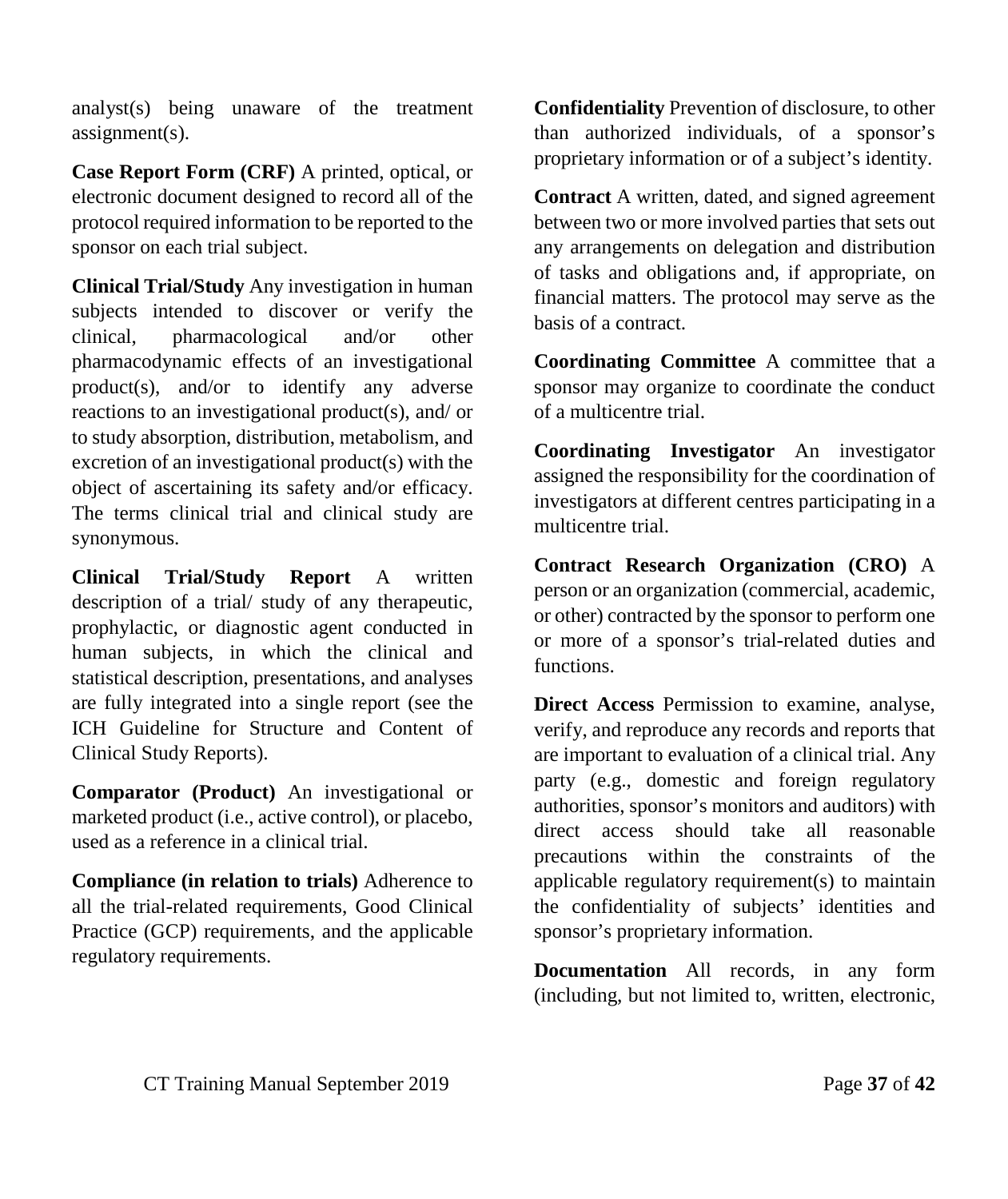magnetic, and optical records, and scans, x-rays, and electrocardiograms) that describe or record the methods, conduct, and/ or results of a trial, the factors affecting a trial, and the actions taken.

**Essential Documents**: Documents which individually and collectively permit evaluation of the conduct of a study and the quality of the data produced.

**Good Clinical Practice (GCP)**: A standard for the design, conduct, performance, monitoring, auditing, recording, analyses, and reporting of clinical trials that provides assurance that the data and reported results are credible and accurate, and that the rights, integrity, and confidentiality of trial subjects are protected.

**Data and Safety Monitoring Board (DSMB) )** (

Independent Data Monitoring Committee, Monitoring Committee, Data Monitoring Committee) An independent data-monitoring committee that may be established by the sponsor to assess at intervals the progress of a clinical trial, the safety data, and the critical efficacy endpoints, and to recommend to the sponsor whether to continue, modify, or stop a trial.

**Impartial Witness** A person, who is independent of the trial, who cannot be unfairly influenced by people involved with the trial, who attends the informed consent process if the subject or the subject's legally acceptable representative cannot read, and who reads the informed consent form and any other written information supplied to the subject.

**Independent Ethics Committee (IEC)** An independent body (a review board or a committee, institutional, regional, national, or supranational), constituted of medical professionals and nonmedical members, whose responsibility it is to ensure the protection of the rights, safety and well-being of human subjects involved in a trial and to provide public assurance of that protection, by, among other things, reviewing and approving/providing favourable opinion on, the trial protocol, the suitability of the investigator(s), facilities, and the methods and material to be used in obtaining and documenting informed consent of the trial subjects. The legal status, composition, function, operations and regulatory requirements pertaining to Independent Ethics Committees may differ among countries, but should allow the Independent Ethics Committee to act in agreement with GCP as described in this guideline.

**Informed Consent** A process by which a subject voluntarily confirms his or her willingness to participate in a particular trial, after having been informed of all aspects of the trial that are relevant to the subject's decision to participate. Informed consent is documented by means of a written, signed and dated informed consent form.

**Inspection** The act by a regulatory authority(ies) of conducting an official review of documents, facilities, records, and any other resources that are deemed by the authority(ies) to be related to the clinical trial and that may be located at the site of the trial, at the sponsor's and/or contract research organization's (CRO's) facilities, or at other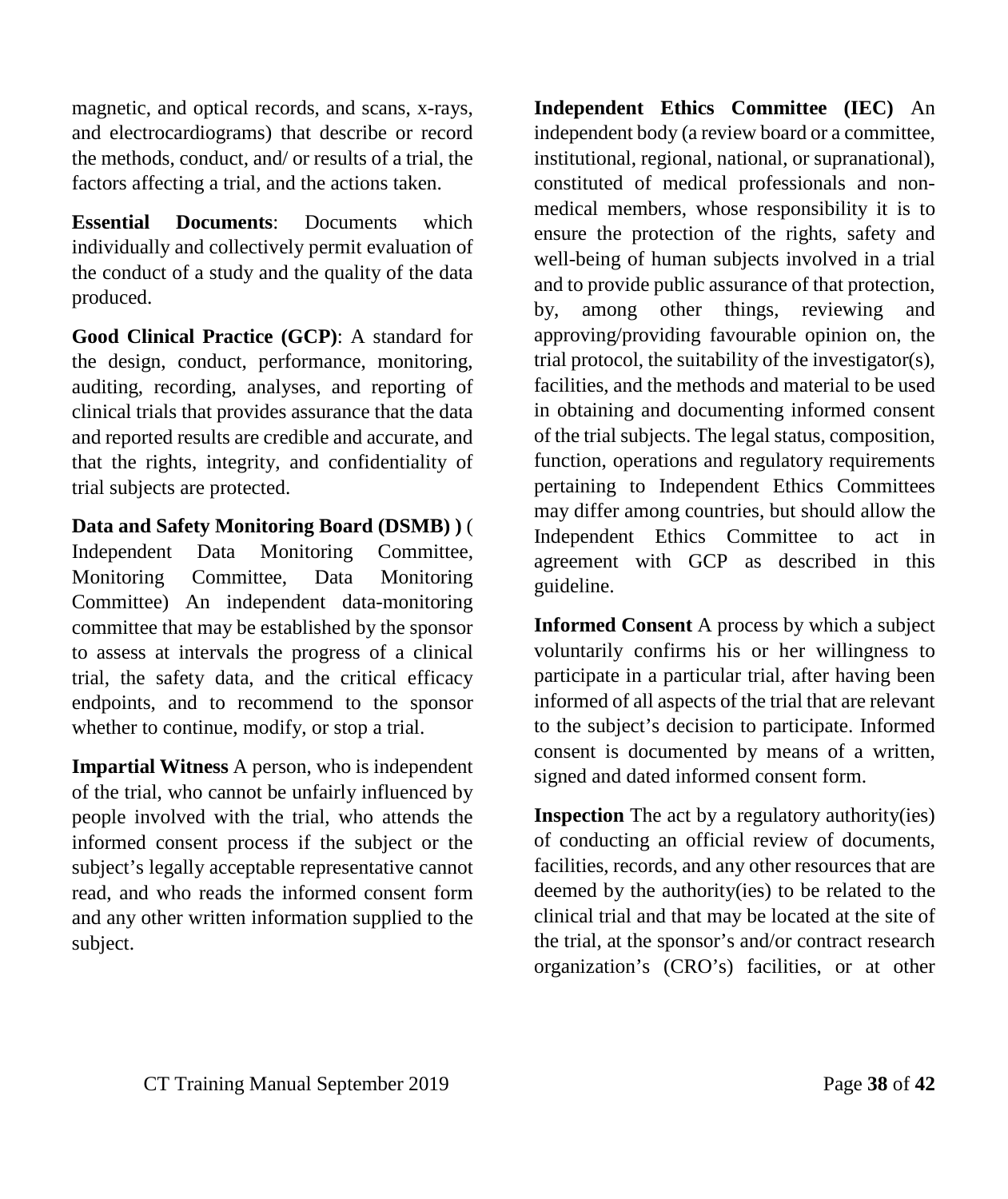establishments deemed appropriate by the regulatory authority(ies).

**Institution (medical)** any public or private entity or agency or medical or dental facility where clinical trials are conducted.

**Institutional Review Board (IRB)** An independent body constituted of medical, scientific, and non-scientific members, whose responsibility is to ensure the protection of the rights, safety and well-being of human subjects involved in a trial by, among other things, reviewing, approving, and providing continuing review of trial protocol and amendments and of the methods and material to be used in obtaining and documenting informed consent of the trial subjects.

**Interim Clinical Trial/Study Report** A report of intermediate results and their evaluation based on analyses performed during the course of a trial.

**Investigational Product** A pharmaceutical form of an active ingredient or placebo being tested or used as a reference in a clinical trial, including a product with a marketing authorization when used or assembled (formulated or packaged) in a way different from the approved form, or when used for an unapproved indication, or when used to gain further information about an approved use.

**Investigator** A person responsible for the conduct of the clinical trial at a trial site. If a trial is conducted by a team of individuals at a trial site, the investigator is the responsible leader of the team and may be called the principal investigator. See also Sub-investigator.

**Investigator/Institution** An expression meaning "the investigator and/or institution, where required by the applicable regulatory requirements".

**Investigator's Brochure** A compilation of the clinical and Preclinical data on the investigational product(s) which is relevant to the study of the investigational product(s) in human subjects.

**Legally Acceptable Representative (LAR)** An individual or juridical or other body authorized under applicable law to consent, on behalf of a prospective subject, to the subject's participation in the clinical trial.

**Medicinal Product**: A substance or combination of substances that is intended to treat, prevent or diagnose a disease, or to restore, correct or modify physiological functions by exerting a pharmacological, immunological or metabolic action.

**Monitoring** The act of overseeing the progress of a clinical trial, and of ensuring that it is conducted, recorded, and reported in accordance with the protocol, Standard Operating Procedures (SOPs), Good Clinical Practice (GCP), and the applicable regulatory requirement(s).

**Monitoring Report** A written report from the monitor to the sponsor after each site visit and/or other trial-related communication according to the sponsor's SOPs.

**Multicentre Trial** A clinical trial conducted according to a single protocol but at more than one site, and therefore, carried out by more than one investigator.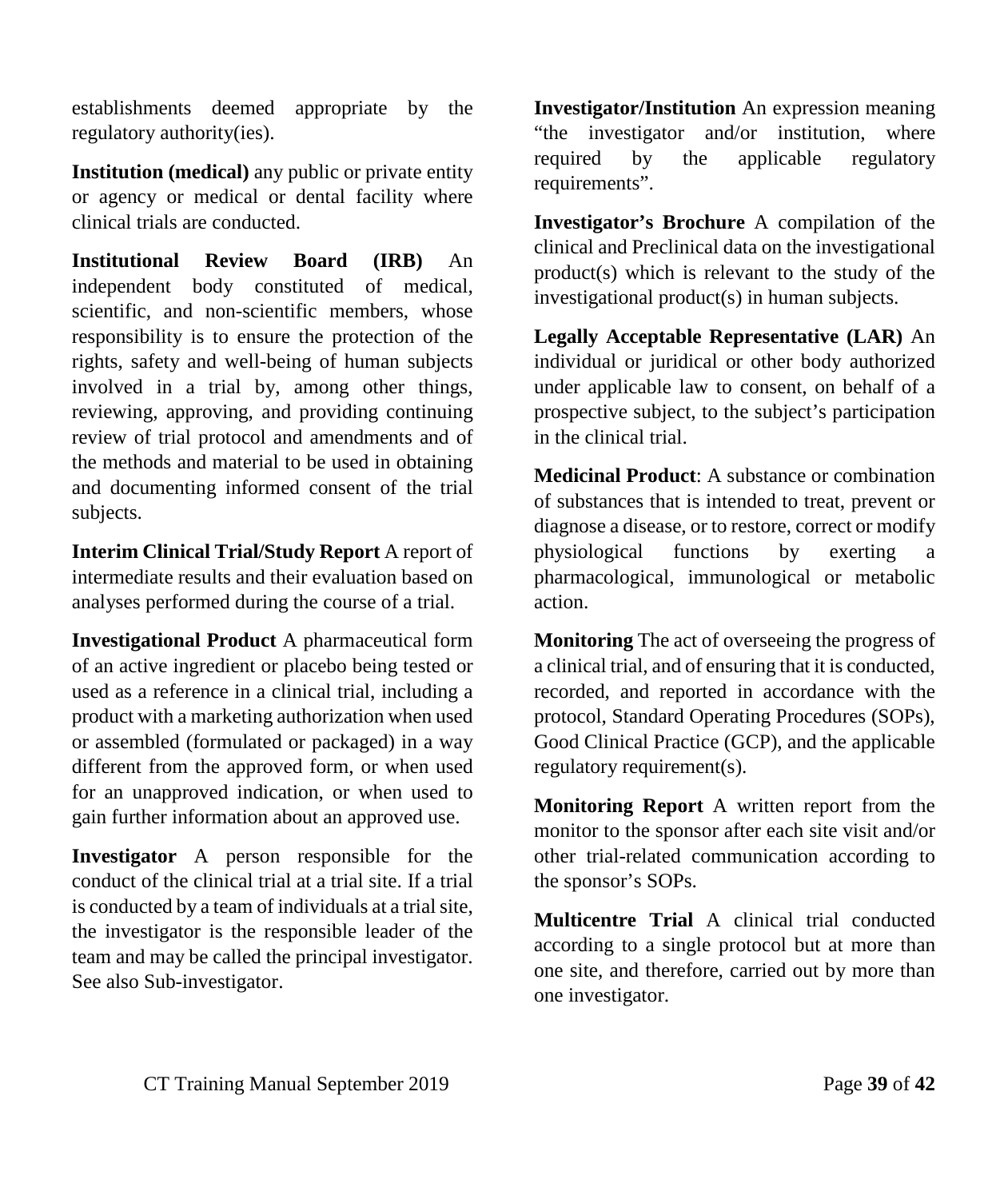**Preclinical Study** Biomedical studies not performed on human subjects.

**National Regulatory Authority (NRA)** The national competent authority responsible for authorizing and monitoring a clinical trial taking place in its country. Some of these Agencies are responsible for the regulation and control of medicinal products such as medicines, vaccines, blood products and medical devices.

**Opinion (in relation to Independent Ethics Committee):** The judgement and/or the advice provided by an Independent Ethics Committee (IEC).

**Original Medical Record** See Source Documents.

**Post authorization safety study (PASS)**: Any study relating to an authorised medicinal product conducted with the aim of identifying, characterising or quantifying a safety hazard, confirming the safety profile of the medicinal product, or of measuring the effectiveness of risk management measures.

A post-authorisation safety study may be an interventional clinical trial or may follow an observational, non-interventional study design.

**Protocol** A document that describes the objective(s), design, methodology, statistical considerations, and organization of a trial. The protocol usually also gives the background and rationale for the trial, but these could be provided in other protocol referenced documents. Throughout the ICH GCP Guideline the term protocol refers to protocol and protocol amendments.

**Protocol Amendment** A written description of a change(s) to or formal clarification of a protocol.

**Quality Assurance (QA)** All those planned and systematic actions that are established to ensure that the trial is performed and the data are generated, documented (recorded), and reported in compliance with Good Clinical Practice (GCP) and the applicable regulatory requirement(s).

**Quality Control (QC)** The operational techniques and activities undertaken within the quality assurance system to verify that the requirements for quality of the trial-related activities have been fulfilled.

**Randomization** The process of assigning trial subjects to treatment or control groups using an element of chance to determine the assignments in order to reduce bias.

**Regulatory Authorities** Bodies having the power to regulate. In the ICH GCP guideline the expression Regulatory Authorities includes the authorities that review submitted clinical data and those that conduct inspections. These bodies are sometimes referred to as competent authorities.

**Serious Adverse Event (SAE) or Serious Adverse Drug Reaction (Serious ADR)** Any untoward medical occurrence that at any dose: results in death, - is life-threatening, - requires inpatient hospitalization or prolongation of existing hospitalization, - results in persistent or significant disability/incapacity, or - is a congenital anomaly/birth defect.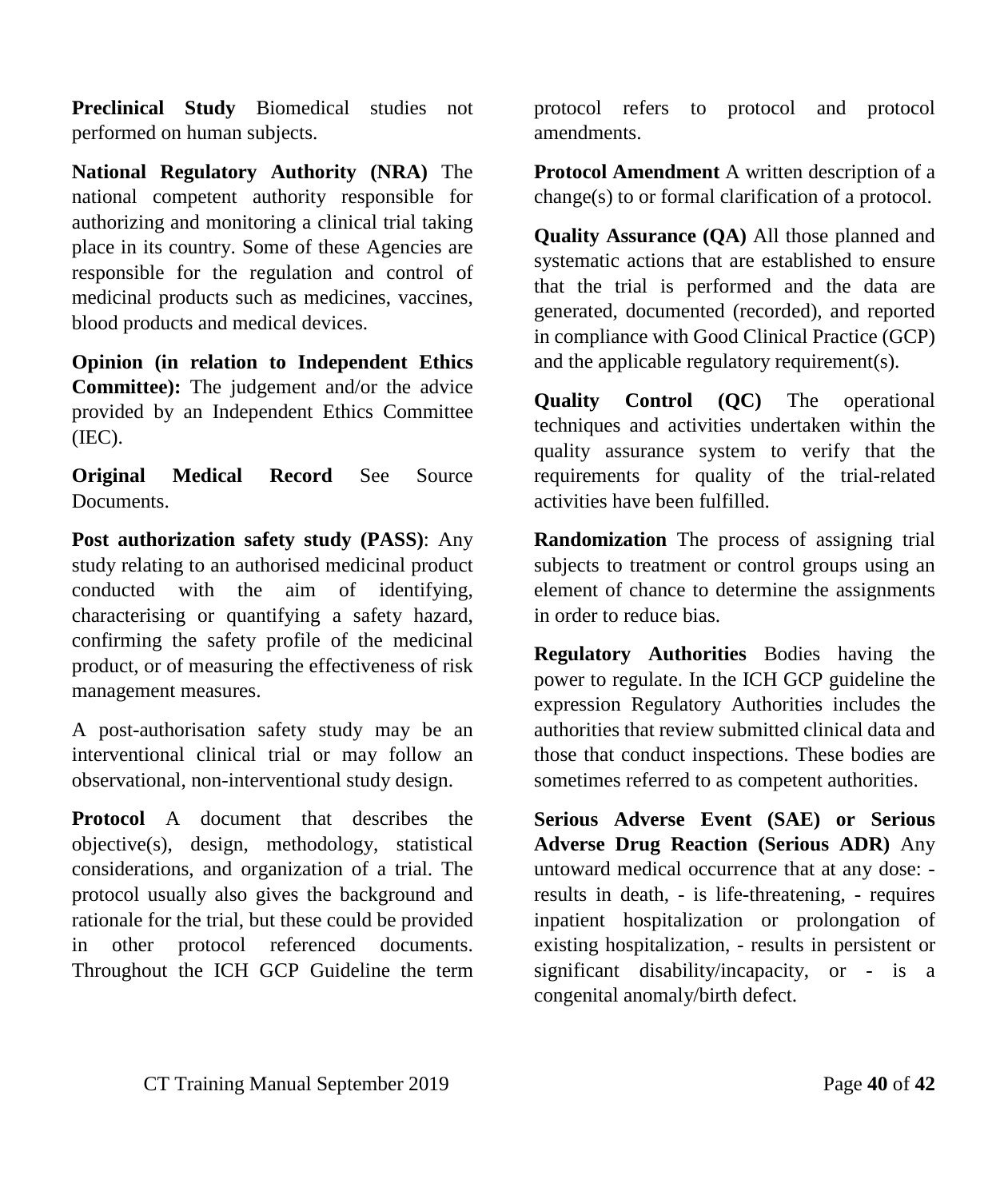**Source Data** All information in original records and certified copies of original records of clinical findings, observations, or other activities in a clinical trial necessary for the reconstruction and evaluation of the trial. Source data are contained in source documents (original records or certified copies).

**Source Documents** Original documents, data, and records (e.g., hospital records, clinical and office charts, laboratory notes, memoranda, subjects' diaries or evaluation checklists, pharmacy dispensing records, recorded data from automated instruments, copies or transcriptions certified after verification as being accurate copies, microfiches, photographic negatives, microfilm or magnetic media, x-rays, subject files, and records kept at the pharmacy, at the laboratories and at medico-technical departments involved in the clinical trial).

**Sponsor** An individual, company, institution, or organization which takes responsibility for the initiation, management, and/or financing of a clinical trial.

**Sponsor-Investigator** An individual who both initiates and conducts, alone or with others, a clinical trial, and under whose immediate direction the investigational product is administered to, dispensed to, or used by a subject. The term does not include any person other than an individual (e.g., it does not include a corporation or an agency). The obligations of a sponsor-investigator include both those of a sponsor and those of an investigator.

**Standard Operating Procedures (SOPs)** Detailed, written instructions to achieve uniformity of the performance of a specific function.

**Sub-investigator** Any individual member of the clinical trial team designated and supervised by the investigator at a trial site to perform critical trial-related procedures and/or to make important trial-related decisions (e.g., associates, residents, research fellows).

See also Investigator.

**Subject/Trial Subject** An individual who participates in a clinical trial, either as a recipient of the investigational product(s) or as a control.

**Subject Identification Code** A unique identifier assigned by the investigator to each trial subject to protect the subject's identity and used in lieu of the subject's name when the investigator reports adverse events and/or other trial related data.

**Trial Site** The location(s) where trial-related activities are actually conducted.

**Unexpected Adverse Drug Reaction** An adverse reaction, the nature or severity of which is not consistent with the applicable product information (e.g., Investigator's Brochure for an unapproved investigational product or package insert/summary of product characteristics for an approved product).

**Vulnerable Subjects** Individuals whose willingness to volunteer in a clinical trial may be unduly influenced by the expectation, whether justified or not, of benefits associated with